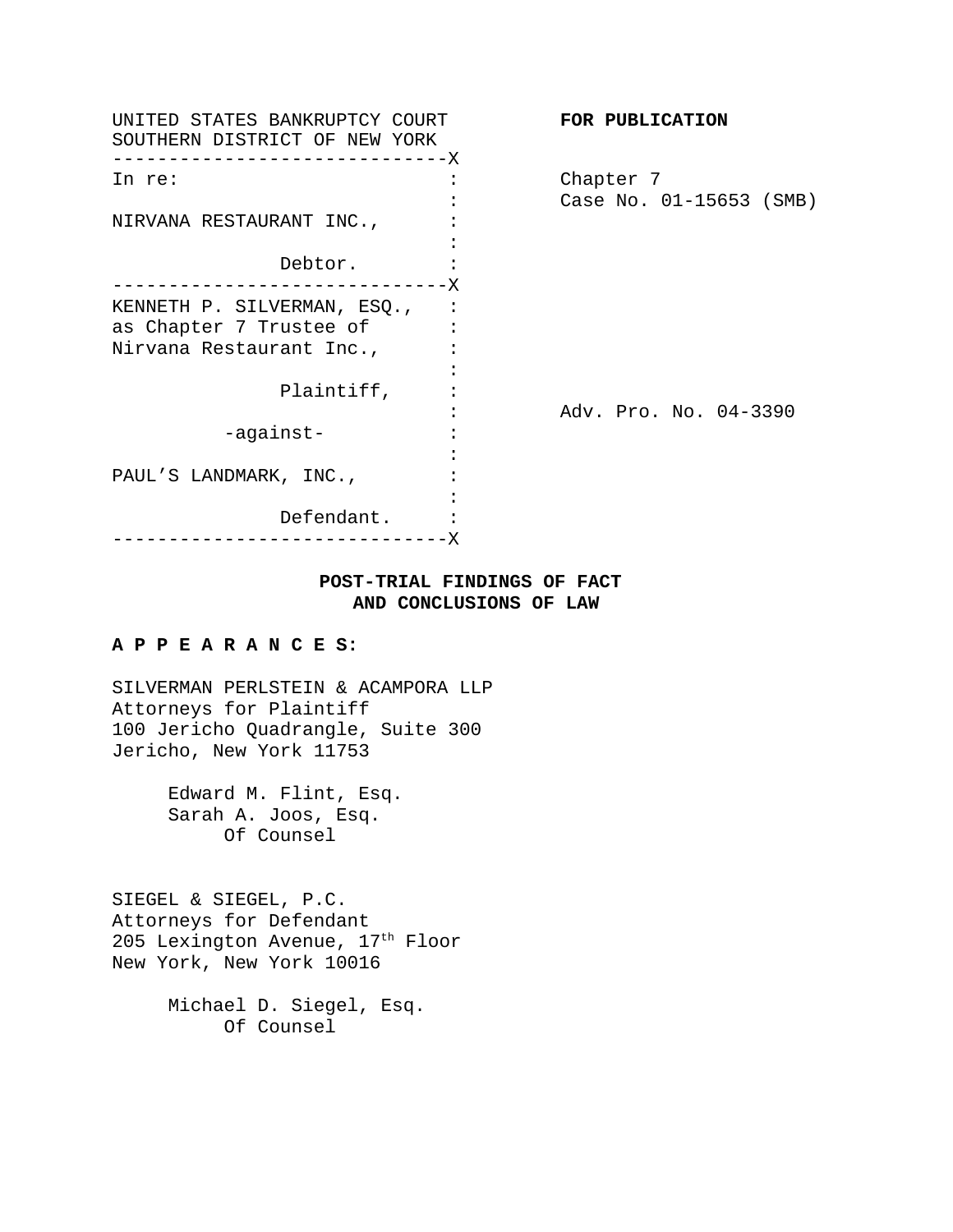# **STUART M. BERNSTEIN Chief United States Bankruptcy Judge**

The plaintiff and chapter 7 trustee of the estate of Nirvana Restaurant Inc. ("Nirvana"), Kenneth P. Silverman, Esq., commenced this adversary proceeding to avoid a guaranty given by Nirvana for the benefit of its affiliate, Landmark Club & Restaurant, Inc. ("Landmark Restaurant"), and to recover the rent payments made in connection with the guaranty. The Court conducted a trial on September 12, 2005, at which four witnesses testified and numerous exhibits were received. I conclude that the plaintiff failed to sustain his burden of proof, and accordingly, dismiss the Amended Complaint.

#### **BACKGROUND**

Nirvana, a New York corporation, operated a well-known Indian restaurant at 30 Central Park South, New York, New York. Landmark Restaurant, a New York corporation, was formed in October 1998, (Transcript of Trial, held Sept. 12, 2005 ("Tr."), at 31)(ECF Doc. # 32), to own and manage a club and restaurant at 313 East  $58<sup>th</sup>$  Street, New York, New York (the "Premises"). (Defendant's Exhibit ("DX") 3, at PL-6.) Nirvana Cuisine, Inc. was the sole shareholder of Nirvana and Landmark Restaurant, (Joint Pre-Trial Order, dated July 26, 2005, at ¶ 5)(ECF Doc. #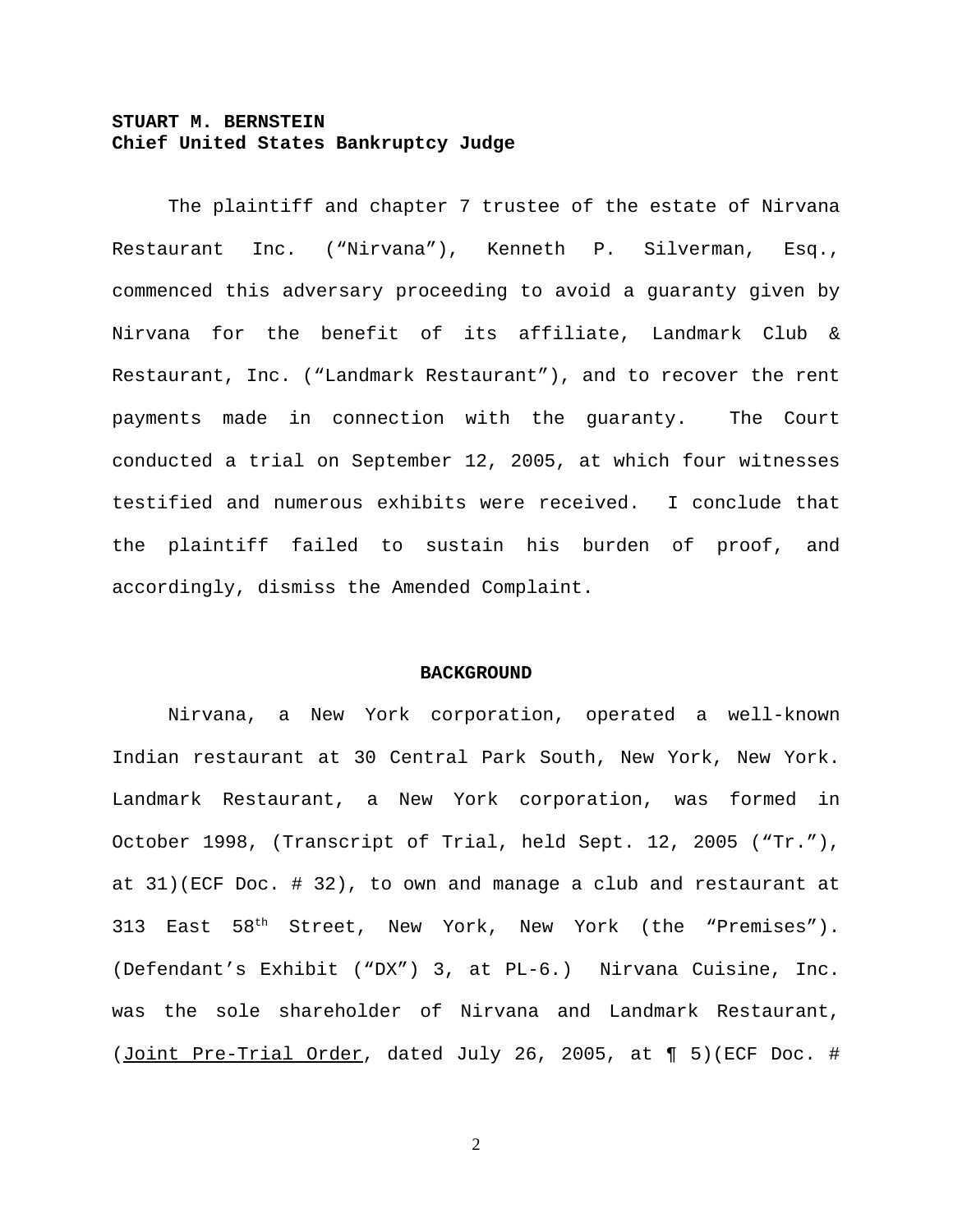23), and Shamsher Wadud was the sole shareholder of Nirvana Cuisine. (Tr. at 31-32.)

The defendant, Paul's Landmark, Inc. owned the Premises. (Id. at 52, 108.) Landmark Realty LLC ("Landmark Realty"), a New York limited liability company, was formed to purchase the Premises. (Id. at 44.) Josephine Castellano was the Managing Member and 100% owner of Landmark Realty at the time of its formation. (See DX 4, at PL 63,  $\P$  1.)

### **A. The Initial Transactions**

#### **1. The Lease**

On October 13, 1998, the defendant entered into a five year lease (the "Lease") with Landmark Restaurant for the purpose of allowing Landmark Restaurant to operate a club and restaurant at the Premises. (DX 3, at PL 6-29.) The fixed annual rent for the first year was \$268,000; the fixed annual rent rose to \$360,000 over the next four years. (Id., at PL 6,  $\P$  2.) "Additional rent" included "all sums in addition to Fixed Rent" payable by Landmark Restaurant to the defendant under the Lease, (id., at PL 29, at  $\P$  29(o)), such as the reasonable cost of any maintenance and repairs,  $(id., at PL 8, M 4)$ , the satisfaction of mechanics liens, (id., at PL 8-9, ¶ 5(b)), and the cost of maintaining insurance.  $(\underline{Id.}, \underline{at} \underline{PL} 10, \underline{M} 6(d).))$  Wadud personally guaranteed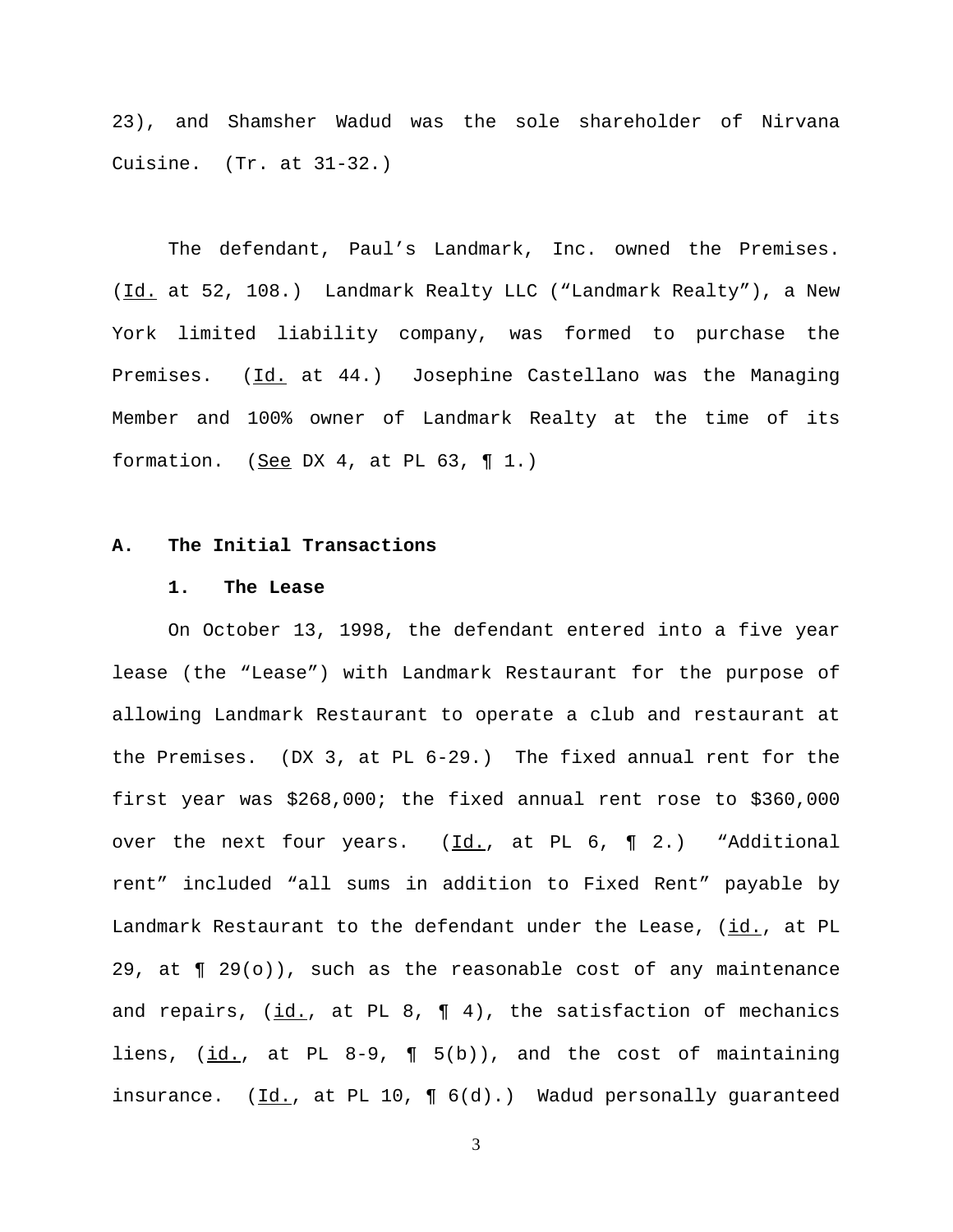Landmark Restaurant's obligations under the Lease. (Id., at PL 30-31.) Landmark Restaurant took possession of the Premises immediately after the Commencement Date, and began construction. (Tr. at 55.)

### **2. The Purchase Agreement**

On or about October 13, 1998, Landmark Realty, as buyer, and the defendant, as seller, executed a contract of sale (the "Purchase Agreement") pursuant to which Landmark Realty agreed to buy the Premises for the sum of \$1.3 million. (DX 16.) A deposit of \$130,000.00 was tendered. (Tr. at 45, 109) Josephine Castellano supplied 50% of the down payment, and Nirvana provided the other  $50\%$ . (Id. at  $45$ .) The purchase was to close on January 12, 1999, but did not. (Id. at 112.) Instead, the Purchase Agreement was amended in January 1999, (DX 3, at PL 42- 46), to extend the closing date to March 1999. In addition, the deposit was turned over to the defendant as consideration for the extension of the closing date.  $(\underline{Id.}, \underline{at.}$  PL 43.)

# **B. The March 26, 1999 Transactions**

#### **1. Second Amendment to Lease**

On March 26, 1999, the defendant and Landmark Restaurant executed a second amendment to the Lease ("Second Amendment"). (DX 3, at PL 2-3.) The Second Amendment reduced the Lease Term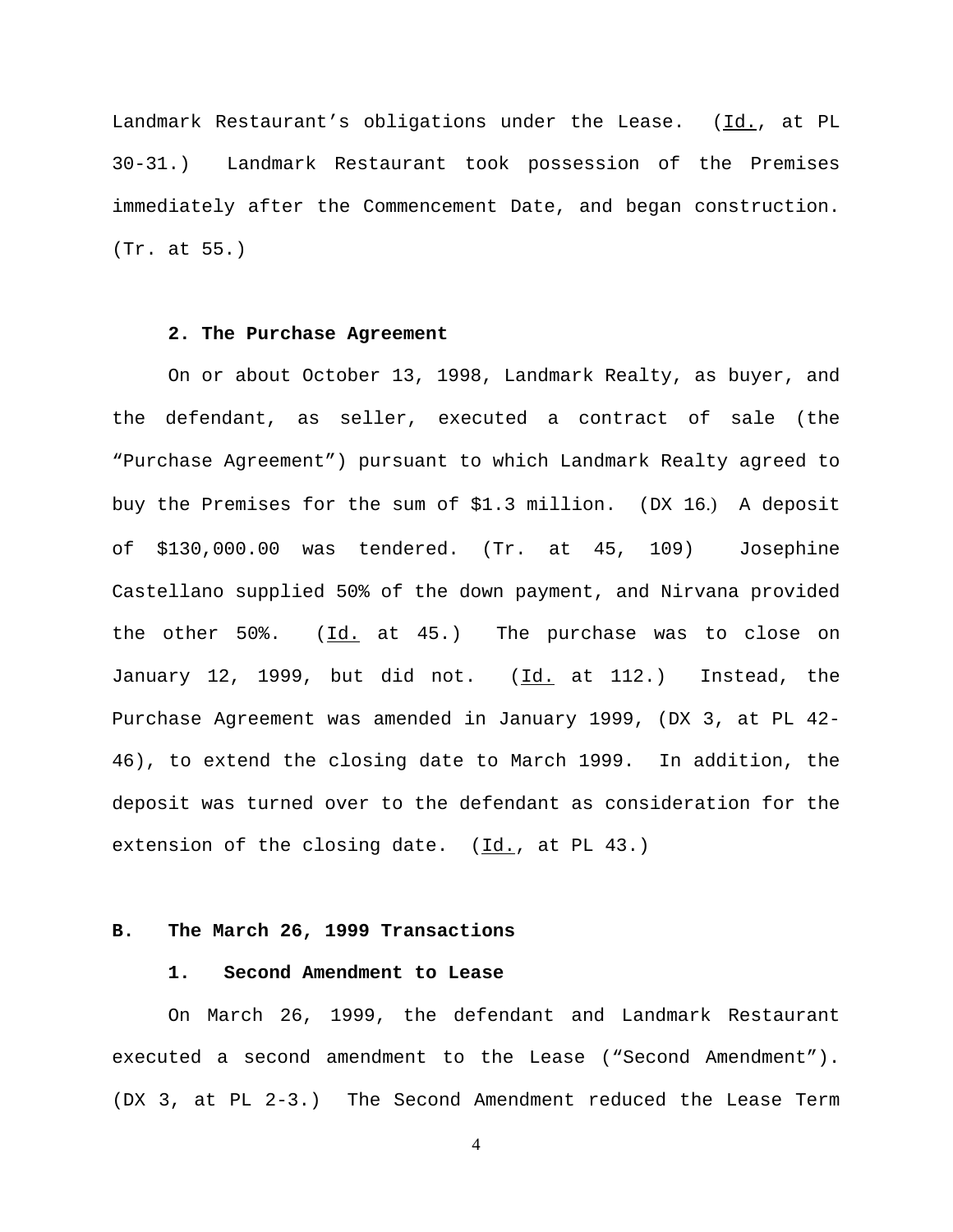to one year ending on March 31, 2000. It also reduced the rent prospectively to \$14,183.80, and required Nirvana to execute a guaranty (the "Guaranty").

#### **2. The Guaranty**

In accordance with the Second Amendment, Nirvana delivered a "good guy" guaranty. (Id., at PL 4-5.) The Nirvana Guaranty was an "essential component" of the transactions because Nirvana had financed the restaurant construction, and was the only deep pocket. (Tr. at 118.) The Guaranty obligated Nirvana to answer for any defaults by Landmark Restaurant in the payment of fixed or additional rent until such time as the defendant regained possession of the premises free and clear of all tenants, subtenants, occupants and mechanics liens filed in connection with Landmark Restaurant's work. The Guaranty also extended to any modifications of the Lease, and to any extensions or renewals of the term of the Lease.

# **3. Right of First Refusal Agreement**

By March 26, 1999, Landmark Realty's rights under the Purchase Agreement had terminated. On the latter date, Landmark Realty and the defendant entered into a Right of First Refusal Agreement. (DX 3, at PL 60-61.) Landmark Realty received the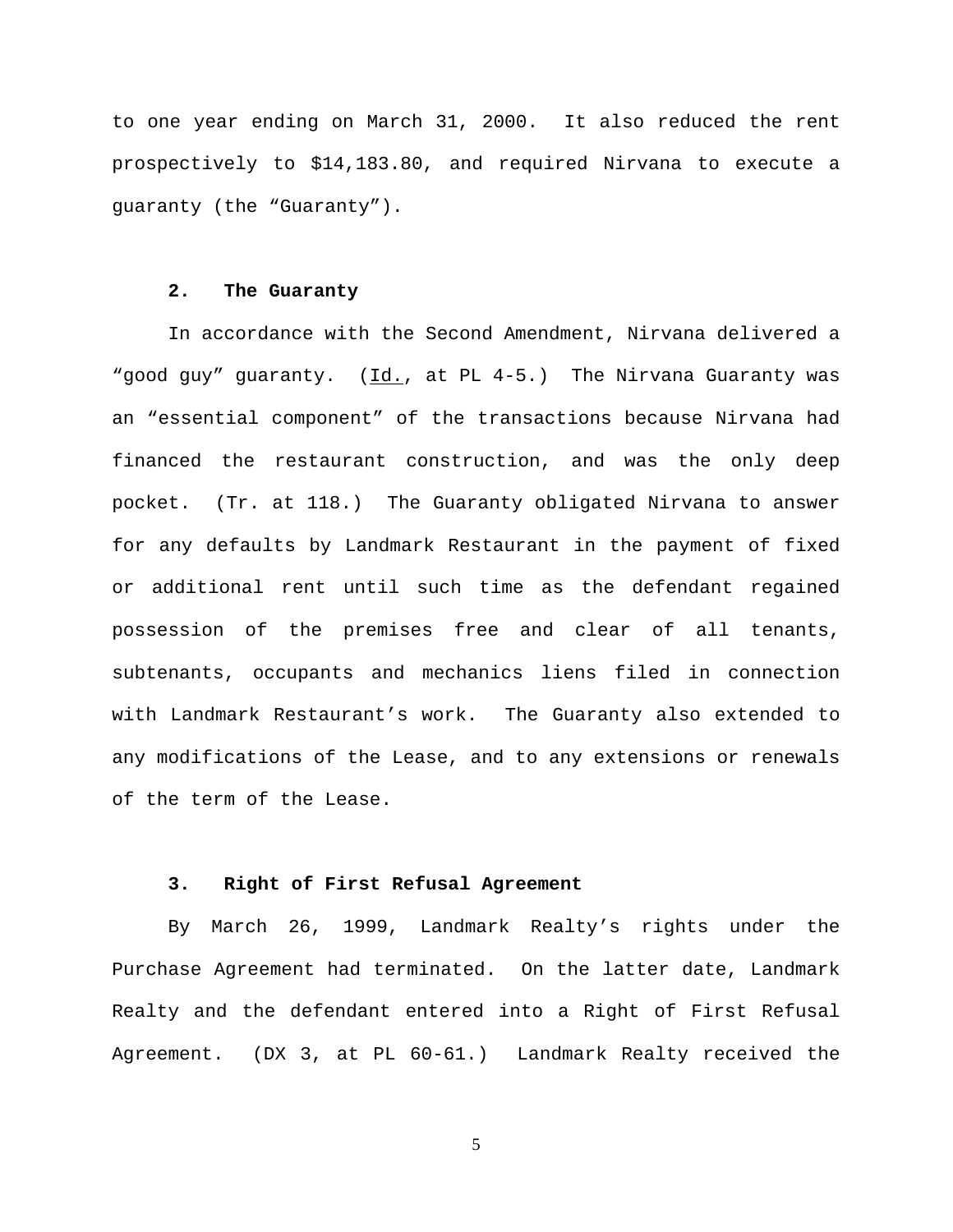right, lasting until February 28, 2000, to match any bona fide offer received by the defendant for the sale of the property.

# **4. The Sale of Landmark Realty**

Finally, pursuant to an agreement dated March 26, 1999, Castellano sold her 100% interest in Landmark Realty to Nirvana for \$211,000. (DX 4.)

### **C. The May 18, 1999 Transactions**

#### **1. Third Amendment to Lease**

By an Amendment to Lease Agreement, dated May 18, 1999 ("Third Amendment")(DX 3, at PL 47-58), the Lease was extended to March 31, 2014. ( $Id.$ , at PL 47,  $\P$  1.) The fixed rent for the first year, beginning on April 1, 1999, remained the same –  $$14,183.80$  per month. (See id., at PL 47, ¶ 2.) During years two through four, the fixed rent declined to \$144,000, or \$12,000 per month. (Id., at PL 48, ¶ 2.) Thereafter, the fixed rent rose, and during the final five years, equaled the "Fixed Net Rent" as computed at that time.  $(Id.)$  The Guaranty extended to these new obligations.

# **2. Right of First Refusal**

Landmark Realty and the defendant entered into an agreement that terminated Landmark Realty's right of first refusal granted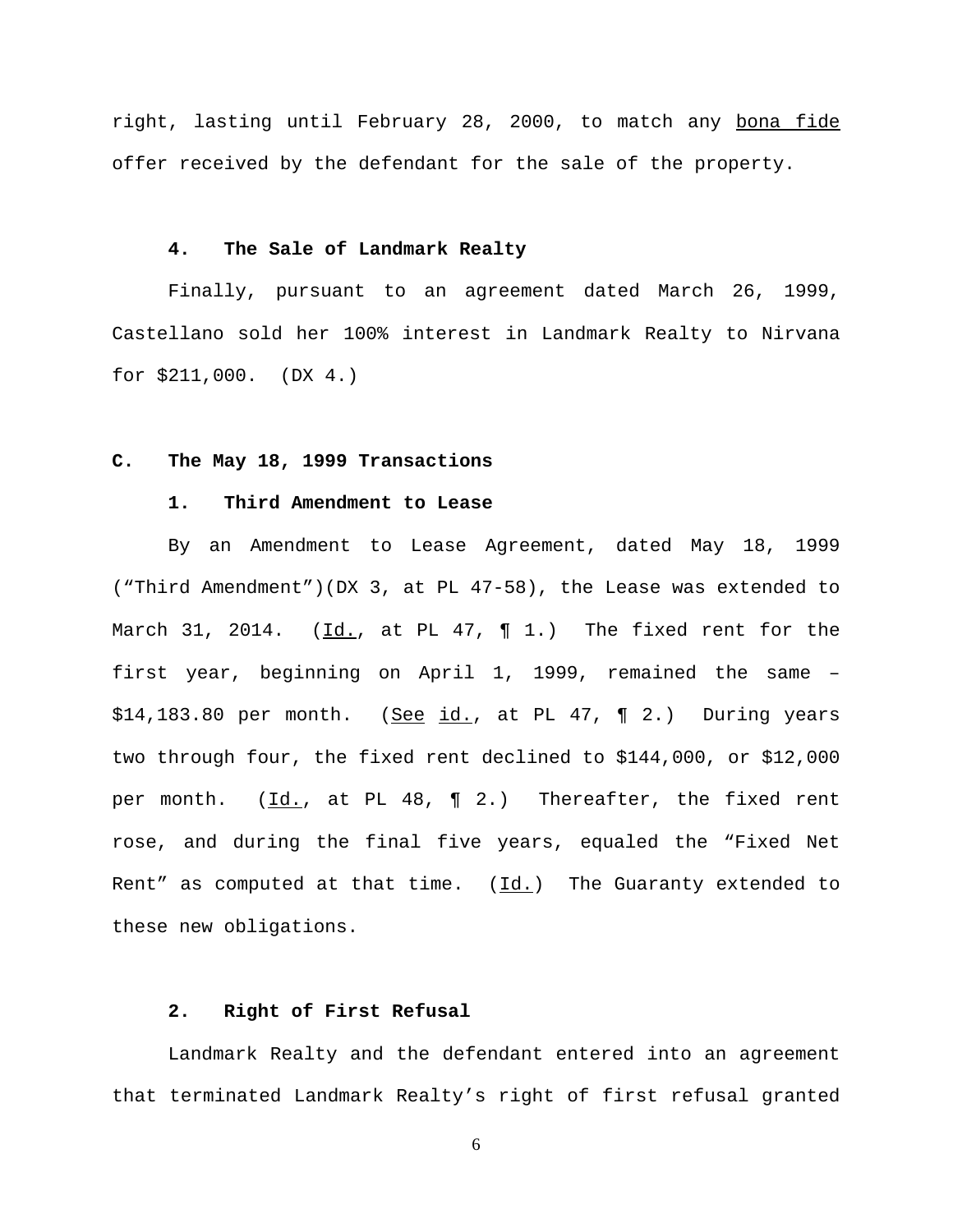only seven weeks earlier. (DX 5.) In its stead, Landmark Restaurant was granted a similar right of first refusal under the Third Amendment. (DX 3, at PL  $57-58$ , ¶ 5.)

# **D. The Transfers**

Landmark Restaurant opened for business in May 1999, and remained open intermittently for a few months. (Tr. at 62.) It stopped operating some time in 2000. (Id. at 63.) Prior to opening, Nirvana had funded in excess of \$500,000 of Landmark Restaurant's construction costs. $^1$   $( \underline{Id.}$  at  $137.)$  After Nirvana signed the Guaranty, it transferred \$249,710.47 (the "Transfers") to the defendant on account of Landmark Restaurant's monthly rent obligation under the Lease.  $(See id. at 40-41.)$  The following chart summarizes the timing and amount of the Transfers:

| Date    | Amount of Each Transfer |
|---------|-------------------------|
|         |                         |
| Paid    |                         |
| 4/1/99  | \$14,183.80             |
| 5/13/99 | \$14,183.80             |
| 6/7/99  | \$14,183.80             |
| 7/1/99  | \$14,183.80             |
| 8/1/99  | \$14,183.80             |
| 9/1/99  | \$14,183.80             |
| 10/1/99 | \$14,183.80             |
| 11/5/99 | \$14,544.78             |
| 12/1/99 | \$14,183.80             |

The plaintiff is not seeking to recover these payments in this lawsuit.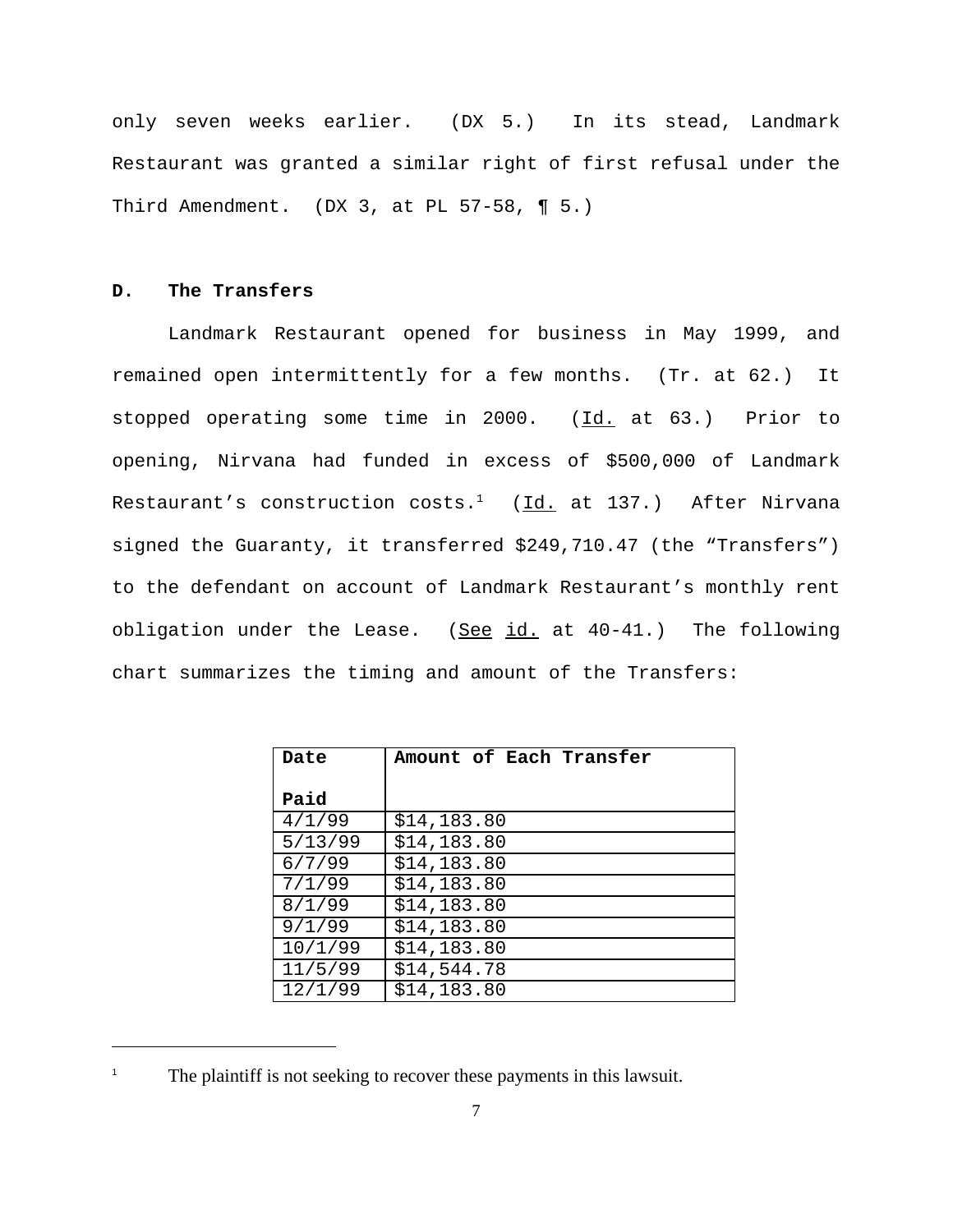| 1/1/00   | \$14,183.80  |
|----------|--------------|
| 2/1/00   | \$14,183.80  |
| 5/1/00   | \$15,588.49  |
| 7/7/00   | \$10,000.00  |
| 7/31/00  | \$13,382.73  |
| 8/25/00  | \$15,588.99  |
| 9/1/00   | \$15,589.99  |
| 9/9/00   | \$15,588.49  |
| 12/31/00 | \$7,589.00   |
|          | \$249,710.47 |

(Amended Complaint at ¶ 19; see Tr. at 200-01, 203(acknowledging agreement on schedule of Transfers set forth in the Amended Complaint).) All but the final Transfer were made more than one year before Nirvana's November 6, 2001 petition date.

# **E. This Litigation**

The plaintiff commenced this adversary proceeding on July 9, 2004**.** The Amended Complaint, (ECF Doc. # 9), consists of nine counts, and seeks to avoid the Guaranty and the Transfers on the theory that they were actually or constructively fraudulent under New York law, see N. Y. DEBT. & CRED. LAW, §§ 270, et. seq. (McKinney 2001)("NYDCL"), and federal bankruptcy law, see 11 U.S.C. § 548(a).

Two aspects of the Amended Complaint may be disposed of without extended discussion. First, the plaintiff failed to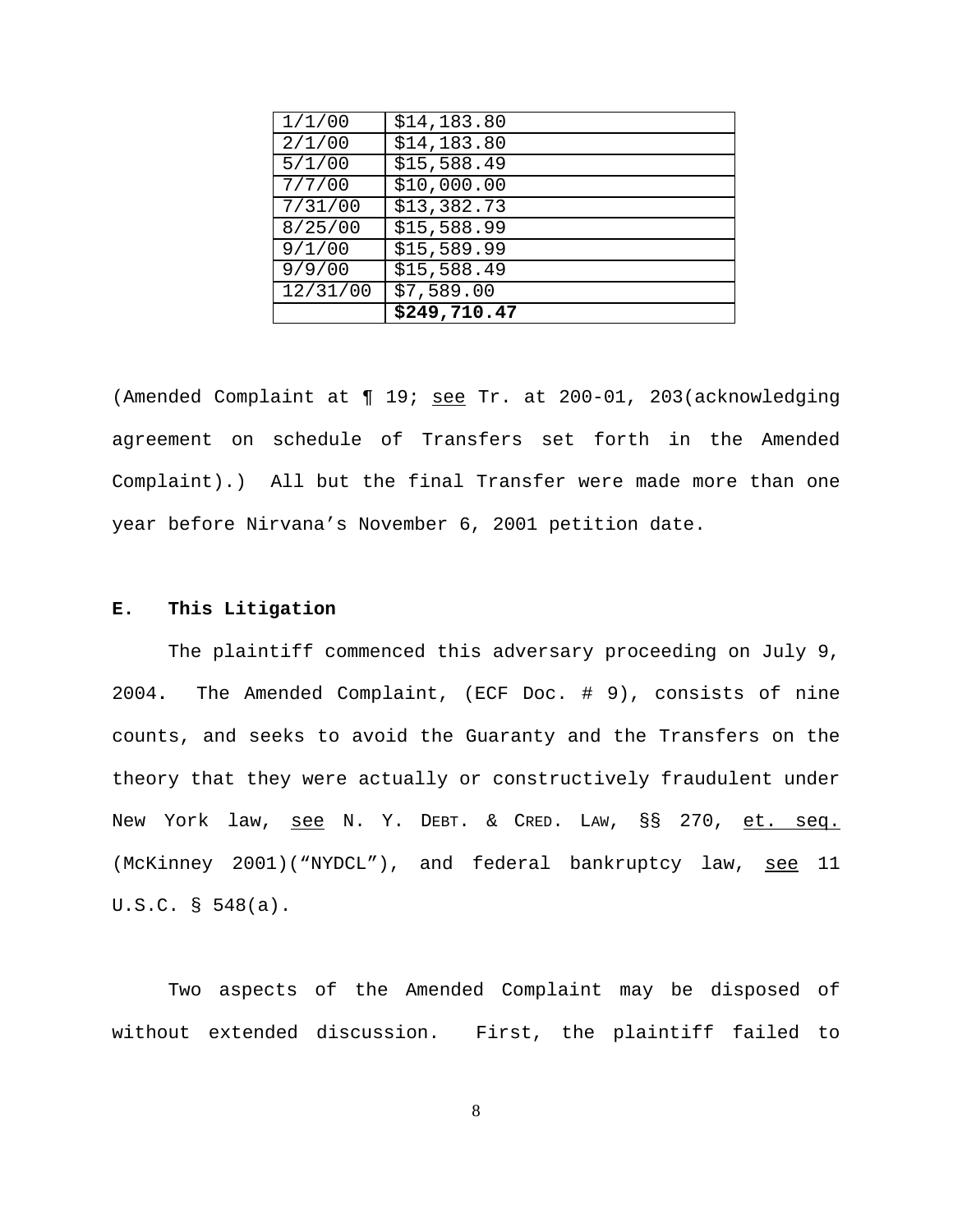prove an actual intent to defraud, limiting him to claims based on constructive fraud. Second, the plaintiff is not entitled to any relief under the constructive fraudulent transfer provisions in 11 U.S.C. § 548.<sup>2</sup> Although it closely parallels New York fraudulent conveyance law, § 548 only reaches back to transactions that occurred within one year of the petition date. For the reasons explained below, the plaintiff must avoid the Guaranty in order to avoid and recover the Transfers. The Guaranty was executed more than two years before the petition date, and accordingly, the plaintiff must pursue his claim under the constructive fraudulent conveyance provisions of New York law.

<sup>2</sup> Section 548 states, in pertinent part, as follows:

(B)(i) received less than a reasonably equivalent value in exchange for such transfer or obligation; and

<sup>(</sup>a)(1) The trustee may avoid any transfer of an interest of the debtor in property, or any obligation incurred by the debtor, that was made or incurred on or within one year before the date of the filing of the petition, if the debtor voluntarily or involuntarily -

<sup>(</sup>ii)(I) was insolvent on the date that such transfer was made or such obligation was incurred, or became insolvent as a result of such transfer or obligation;

 <sup>(</sup>II) was engaged in business or a transaction, or was about to engage in business or a transaction, for which any property remaining with the debtor was an unreasonably small capital; or

<sup>(</sup>III) intended to incur, or believed that the debtor would incur, debts that would be beyond the debtor's ability to pay as such debts matured.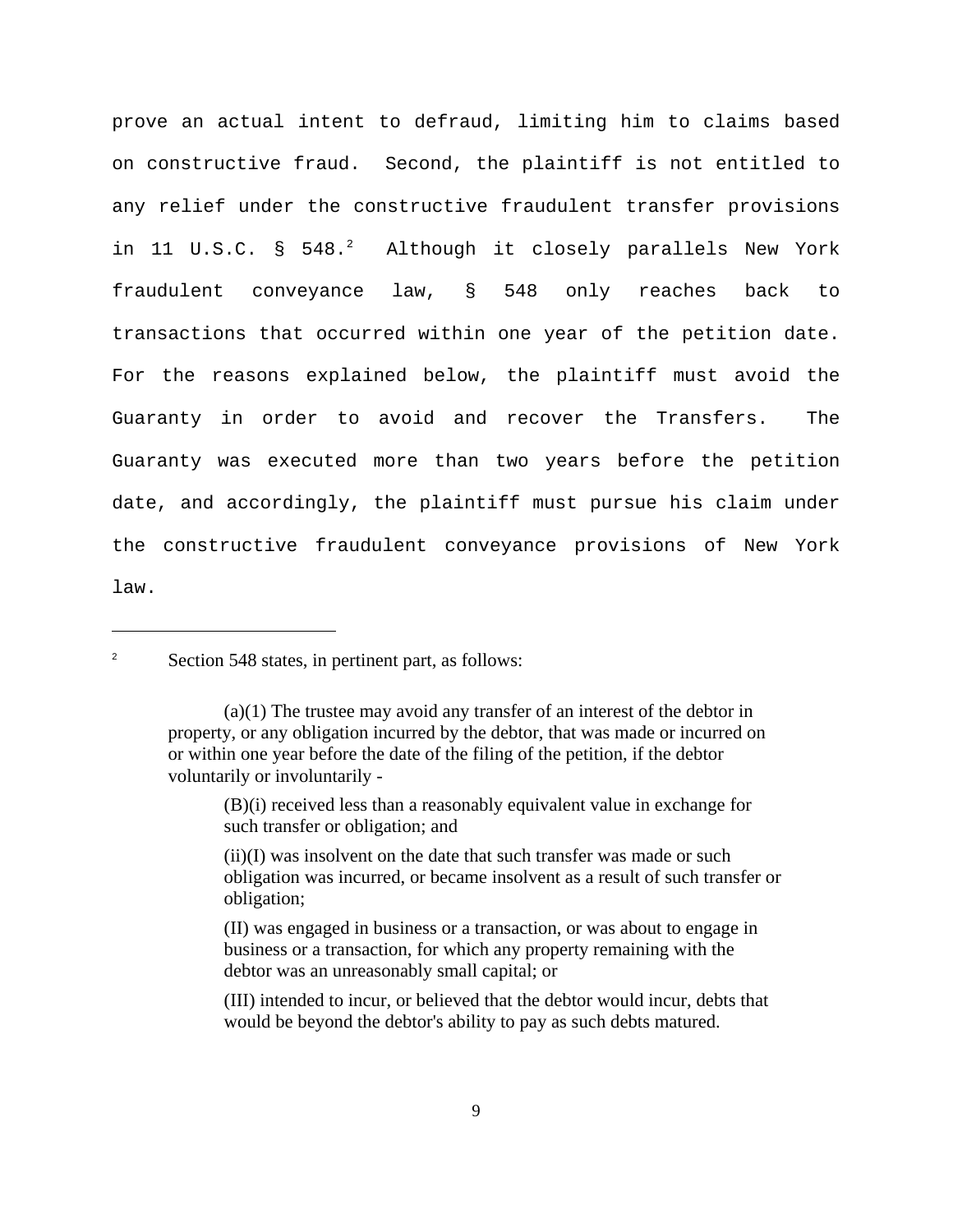#### **DISCUSSION**

#### **A. Introduction**

Generally, a person challenging a transfer of the debtor's property as constructively fraudulent under New York law must show that it was made without fair consideration and (1) the debtor was insolvent or was rendered insolvent by the transfer, NYDCL § 273, (2) the debtor was left with unreasonably small capital, id., § 274, or (3) the debtor intended or believed that it would incur debts beyond its ability to pay when the debts matured. Id., § 275. See Geron v. Schulman (In re Manshul Constr. Corp., No. 97 Civ. 8851, 2000 WL 1228866, at \*51 (S.D.N.Y. Aug. 30, 2000); MFS/Sun Life Trust-High Yield Series v. Van Dusen Airport Servs. Co., 910 F. Supp. 913, 936 (S.D.N.Y. 1995); Le Café Creme, Ltd. v. Le Roux (In re La Café Creme, Ltd.), 244 B.R. 221, 240-41 (Bankr. S.D.N.Y. 2000).

In each case, the plaintiff must show that the debtor did not receive "fair consideration." See NYDCL §§ 273, 274, 275; United States v. McCombs, 30 F.3d 310, 323 (2d Cir. 1994); ACLI Gov't Secs., Inc. v. Rhoades, 653 F. Supp. 1388, 1391 (S.D.N.Y. 1987), aff'd, 842 F.2d 1287 (2d Cir. 1988)(table mem.). Under NYDCL § 272,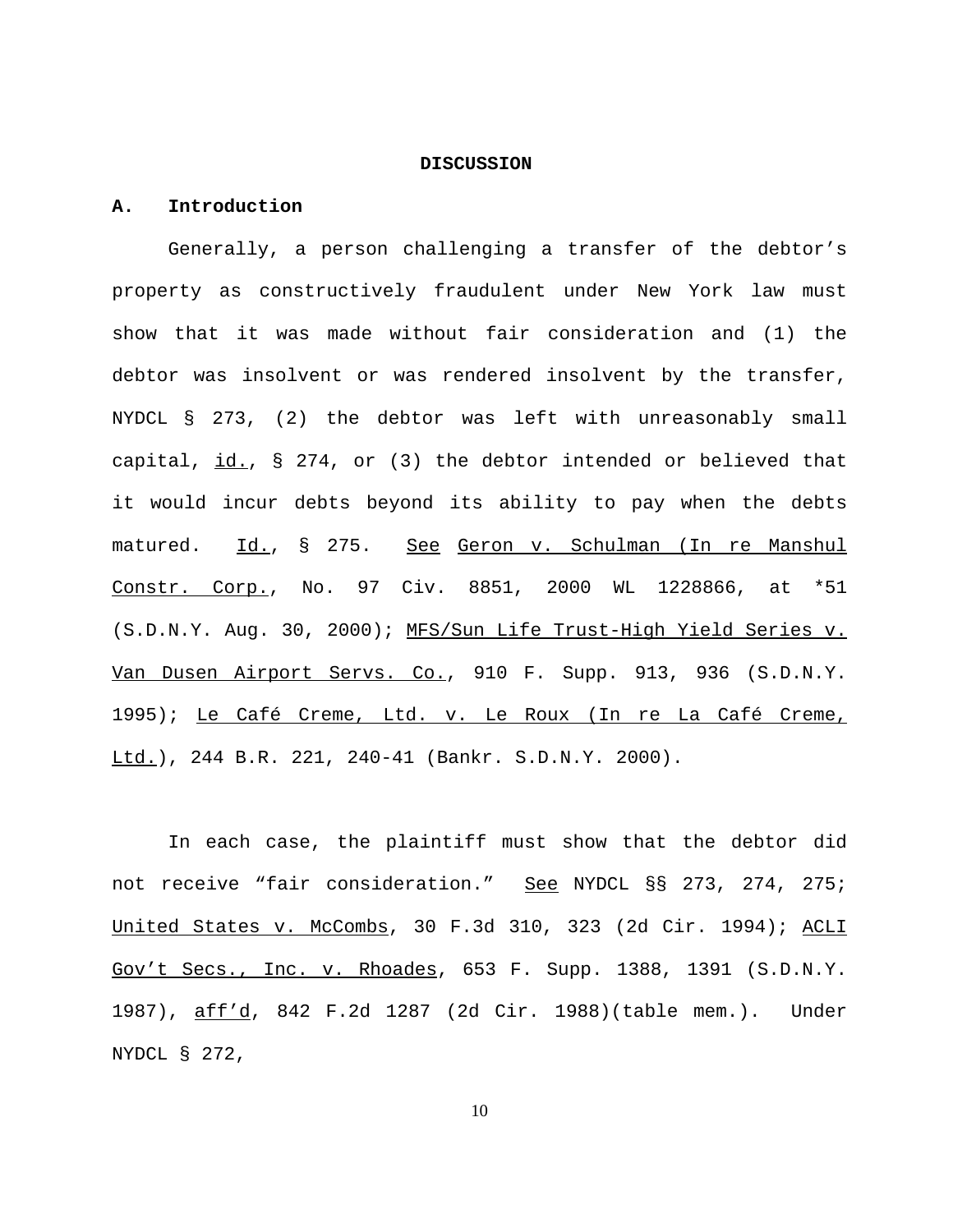Fair consideration is given for property, or obligation,

a. When in exchange for such property, or obligation, as a fair equivalent therefor, and in good faith, property is conveyed or an antecedent debt is satisfied . . . .

"Fair consideration" includes the satisfaction of an "antecedent debt." A guaranty is an "antecedent debt," and the payment on account of an pre-existing guaranty is, therefore, supported by "fair consideration." See Official Comm. of Unsecured Creditors v. Conceria Sabrina S.P.A. (In re R.M.L., Inc.), 195 B.R. 602, 618 (Bankr. M.D. Pa. 1996)(payment of guaranty is given for "reasonably equivalent value"); Marshack v. Wells Fargo Bank (In re Walters), 163 B.R. 575, 581 (Bankr. C.D. Cal. 1994)(payment on guaranty was made on account of "antecedent debt"). Conversely, if the Guaranty is avoided as a fraudulent obligation, it cannot serve as "fair consideration" for the subsequent Transfers. See Demptster v. Overview Equities, Inc., 773 N.Y.S.2d 71, 74 (N.Y. App. Div. 2004)(unenforceable obligation cannot constitute "fair consideration"); cf. Central Hanover Bank & Trust Co. v. United Traction Co., 95 F.2d 50, 55 (2d Cir. 1938)("It has never been deemed a fraudulent conveyance to pay an honest debt or to perform an obligation which the obligor was under a moral duty to perform, although the debt or obligation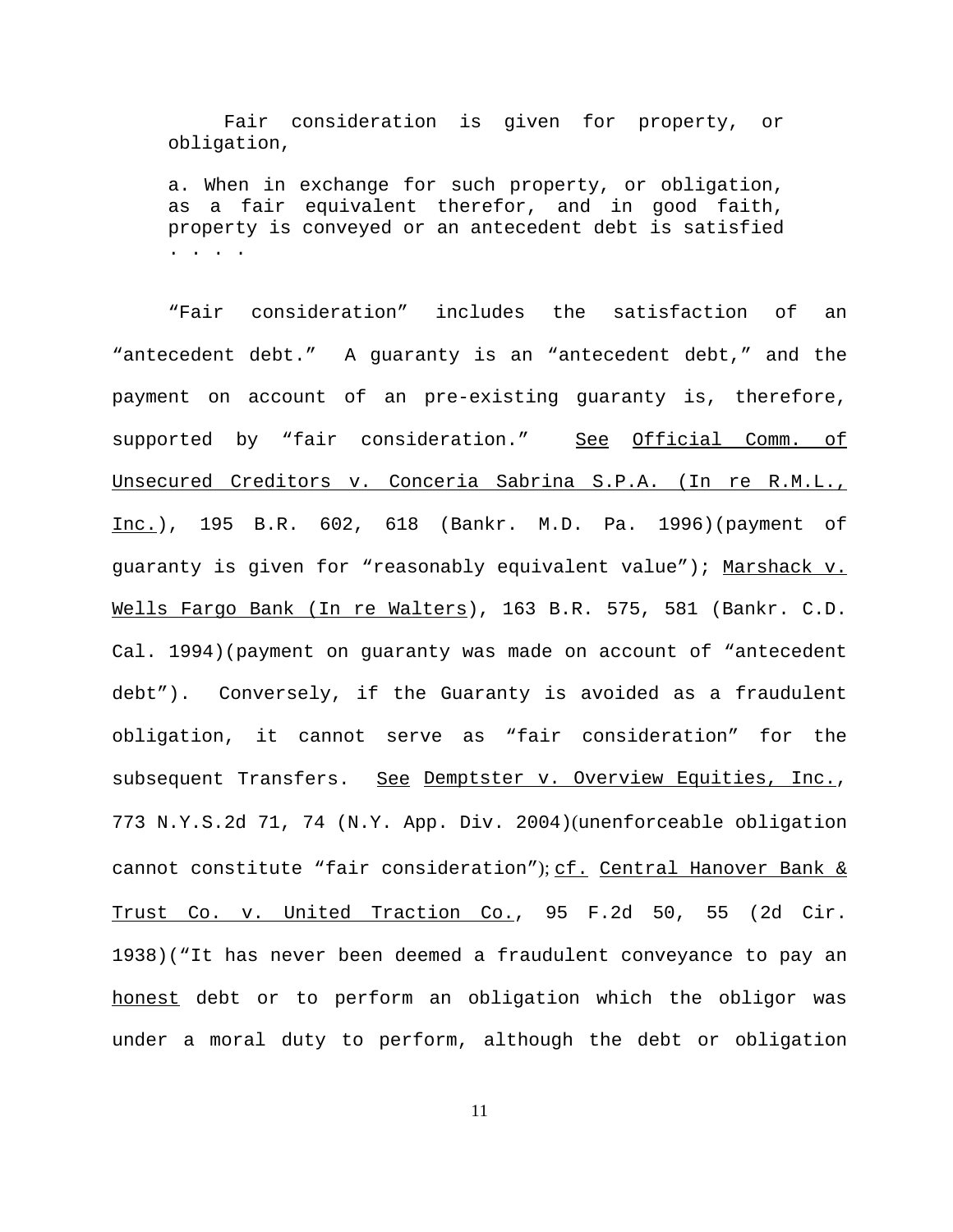was legally unenforceable because of some statutory provision.")(Emphasis added.) The plaintiff tried the case on this theory, (see Post-Trial Memorandum of Law Submitted on Behalf of Plaintiff Kenneth P. Silverman, Esq., as Chapter 7 Trustee of Nirvana Restaurant, Inc., dated Dec. 7, 2005, at 2 ("The key issues tried are whether the Defendant gave and the Debtor received value in exchange for the Guaranty and whether the Debtor was solvent before it gave the Guaranty."))(ECF Doc. # 26); hence, we turn to the question of whether the Guaranty was constructively fraudulent under New York law.3

### **B. Did Nirvana Receive "Fair Consideration"?**

#### **1. Introduction**

It is undisputed that Nirvana did not receive any direct benefit from the Guaranty. The Guaranty induced the defendant to execute the Second Amendment and grant Landmark Restaurant another year of occupancy. Nirvana, however, neither occupied nor had the right to occupy the Premises.

In Rubin v. Manufacturers Hanover Trust Co., 661 F.2d 979 (2d Cir. 1981), the Court ruled that under § 67(d)(2) of the former bankruptcy act of 1898, the guarantor of a line of credit incurred an "obligation" for fraudulent conveyance purposes when the principal debtor subsequently borrowed money (i.e., used the line of credit) rather than when the guaranty was executed. Id. at 990. The plaintiff did not make a similar argument in this case.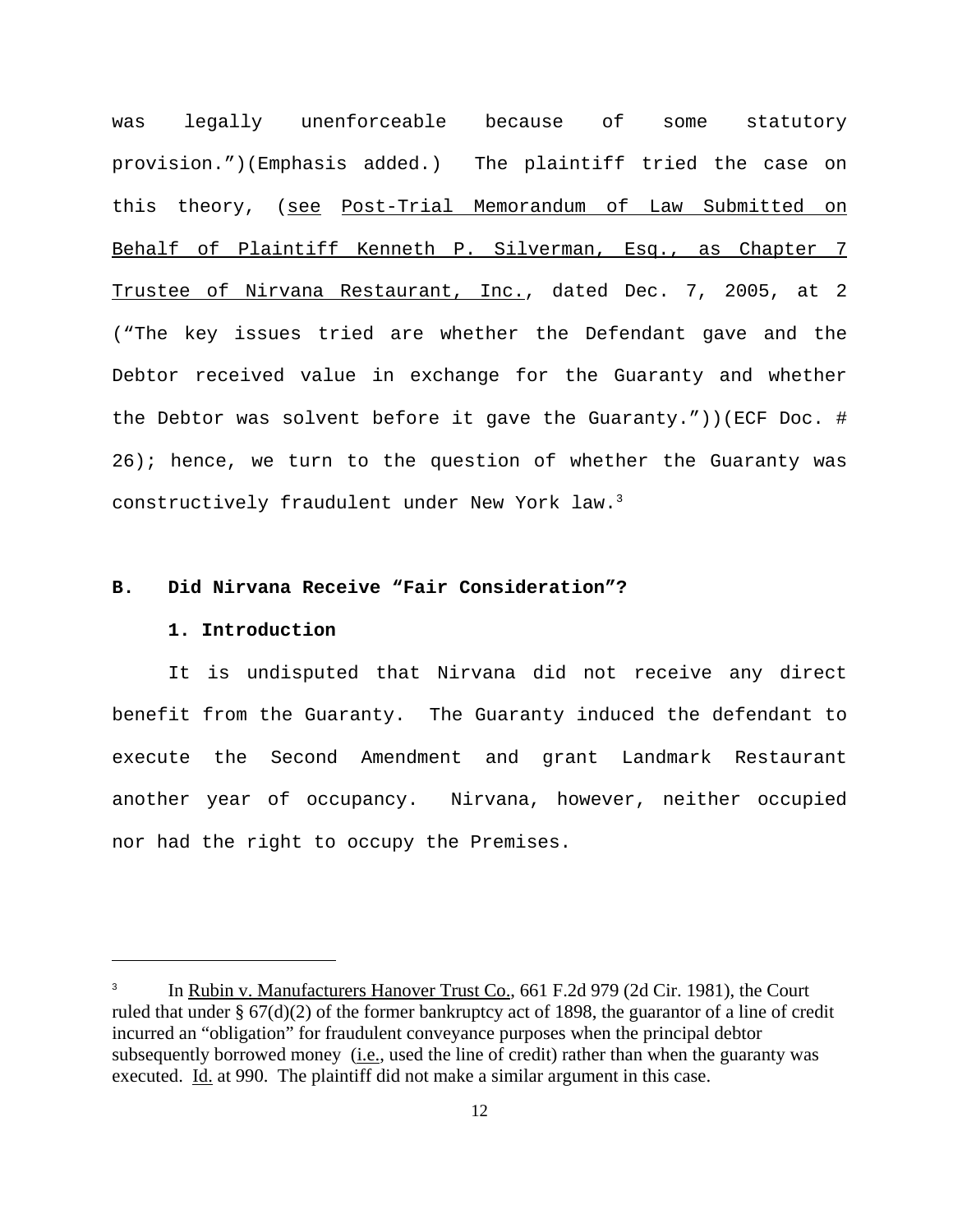Nevertheless, the consideration does not have to flow directly to the debtor to be "fair" and support the obligation. A debtor can receive "fair consideration" indirectly through a benefit conferred on a third party provided that "the value of the benefit received by the debtor approximates the value of the property or obligation he has given up." Rubin v. Manufacturers Hanover Trust Co., 661 F.2d 979, 991-92 (2d Cir. 1981). Indirect benefits may include consideration flowing from the debtor to the guarantor, synergy, increased access to capital, safeguarding a source of supply and protecting customer relationships. Leibowitz v. Parkway Bank & Trust Co. (In re Image Worldwide,  $\underline{Ltd.}$ , 139 F.3d 574, 578-79 (7<sup>th</sup> Cir. 1998). The indirect benefit from a guaranty will not be recognized unless it is "fairly concrete." Id. at 578. The value of what Nirvana gave and received must be determined as of the time that it signed the Guaranty. See Mellon Bank, N.A. v. Official Comm. of Unsecured Creditors of R.M.L., Inc. (In re R.M.L., Inc.), 92 F.3d 139, 152 (3d Cir. 1996).

# **2. The Value Given and Received**

The obligations that Nirvana undertook by signing the Guaranty are difficult to quantify because they were contingent and open-ended. The Second Amendment reduced the Lease term to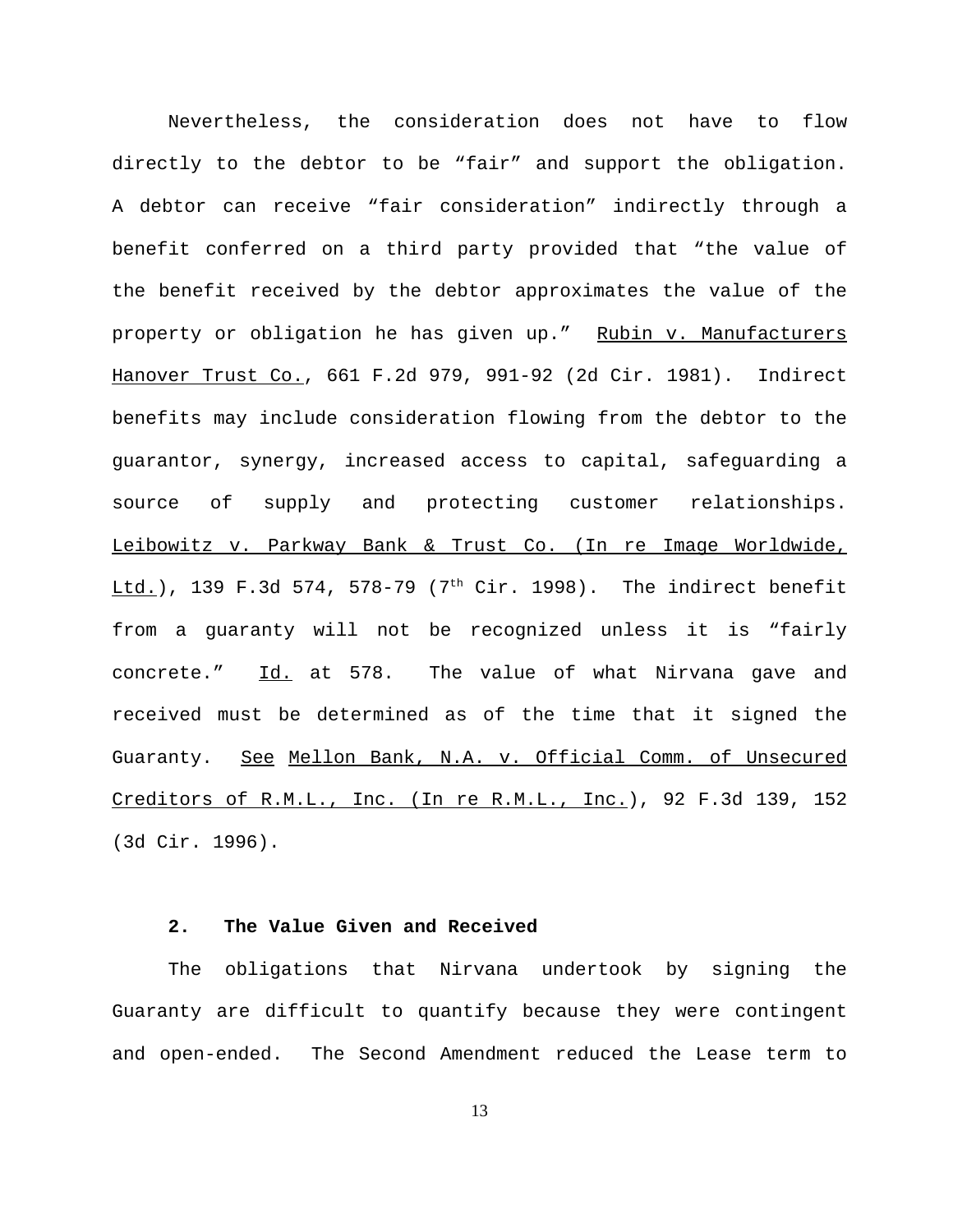one year at a fixed rent of approximately \$170,000. Furthermore, the Guaranty covered all fixed and additional rent until the defendant recovered possession free of tenants, subtenants, occupants and mechanics liens. The defendant was particularly concerned about unsatisfied mechanics liens generated by Landmark Restaurant's construction work, and wanted a deep pocket – Nirvana - on the hook to satisfy them. (See Tr. at 120-21, 139, 141.)

The Guaranty essentially converted Nirvana's voluntary payment of Landmark Restaurant's construction costs and rent into a contractual obligation. Nirvana now had to pay the construction costs; otherwise, the contractor could file a mechanics lien, and if the defendant discharged the lien (Landmark Restaurant had no money), Nirvana would have to answer for the payment as additional rent under the Guaranty. Similarly, Nirvana was liable under the Guaranty for at least one year of fixed rent. Although the Guaranty was a "good guy" guaranty, there was no evidence that at the time of the Guaranty, Landmark Restaurant was likely to quit the Premises during the year. Finally, Nirvana had to answer for all of the fixed and additional rent obligations created by a modification or extension of the Lease.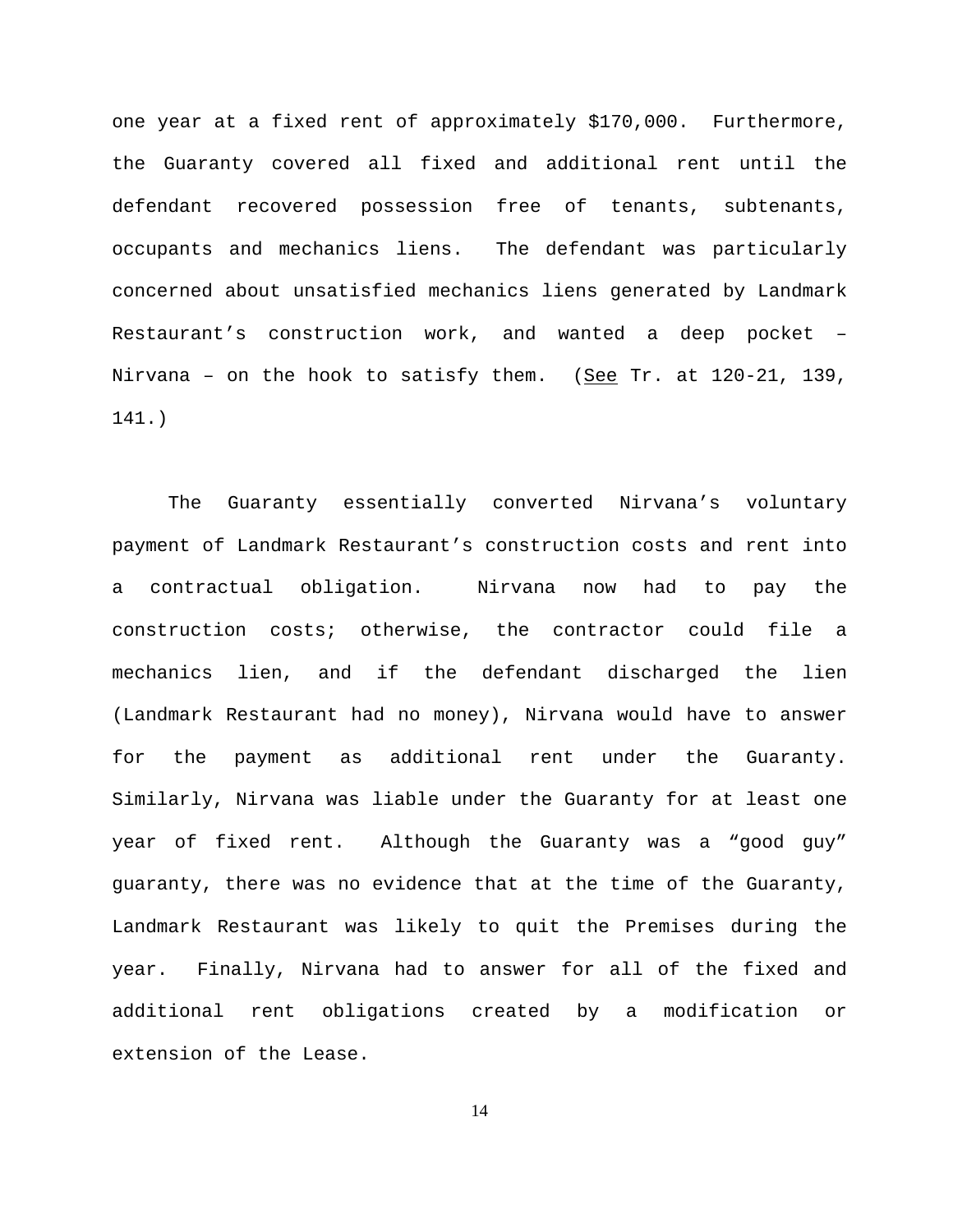The Guaranty therefore reflected a substantial contingent obligation. And although contingent, it was more probable that Nirvana, rather than Landmark Restaurant, would pay the principal debt. To this point, Nirvana had paid all of Landmark Restaurant's expenses because no other money was available. (Tr. at 58.) Landmark Restaurant was a start up operation without any reputation or customer base, and had not even opened as of March 26, 1999.

Accordingly, even without the benefit of hindsight it appeared likely on March 26, 1999, that Nirvana would have to continue to pay Landmark Restaurant's fixed rent of approximately \$170,000 for the one year term under the Second Amendment.<sup>4</sup> In addition, on April 5, 1999, Nirvana paid \$92,000 to Landmark Restaurant's contractor, Professional Heating & Plumbing, when the construction was nearly complete and the restaurant was about to open. (Tr. at 61-62.) Absent that payment, Professional Plumbing could have filed a mechanics lien, and Nirvana had to have contemplated that payment when it signed the Guaranty on March 26, 1999. What, then, did Nirvana receive in exchange for assuming these substantial, foreseeable obligations?

<sup>4</sup> In fact, Nirvana paid Landmark Restaurant's rent for 11 of the 12 months encompassed by the Second Amendment.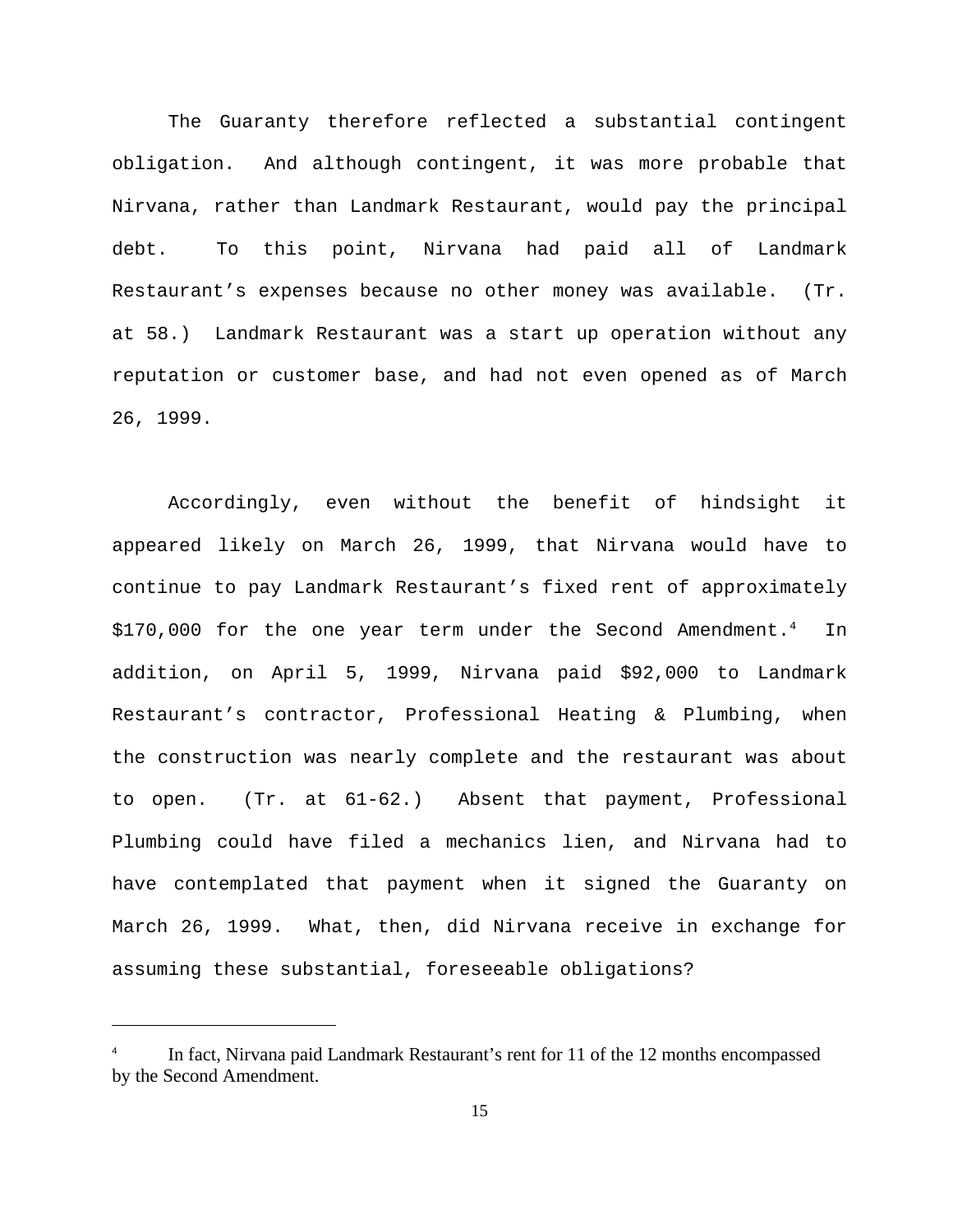The defendant identified two indirect and prospective benefits to Nirvana: the greater likelihood of recovering the construction and other costs advanced to or for the benefit of Landmark Restaurant, and the chance to exercise the right of first refusal held by Landmark Realty, Nirvana's wholly-owned subsidiary.<sup>5</sup> In determining whether prospective benefits constitute "fair consideration," the court must determine the likelihood that the debtor will actually realize those benefits. See In re R.M.L., Inc., 92 F.3d at 153 (discussing "reasonably equivalent value" under § 548 of the Bankruptcy Code).

The March 1999 transactions gave Landmark Restaurant the opportunity to open and operate for approximately one year, and in turn, to recapture the investment and buy the Premises.  $(Tr)$ . at 118.) The evidence does not support a finding that the parties contemplated a longer lease at that time even though they extended the Lease term two months later.

<sup>5</sup> Although Landmark Restaurant and Nirvana shared a common owner, there was no proof of any synergy between them. Nirvana already operated as a restaurant, and Wadud planned to operate Landmark Restaurant as a restaurant too. Beyond that, however, there was no evident connection. They maintained separate books and records, and had their own employees, payrolls and bank accounts. (See Tr. at 32-33.) In addition, Nirvana Cuisine, the common parent, maintained its own books and records. (Id. at 43.) Thus, the affiliate relationship alone did not make the exchange a fair one. Cf. In re Augie/Restivo Baking Co., 87 B.R. 242, 247 (Bankr. E.D.N.Y. 1988)(noting likelihood that where "two corporations were operating as a single economic unit, it is virtually impossible for money to have been advanced to one without the benefit to the other").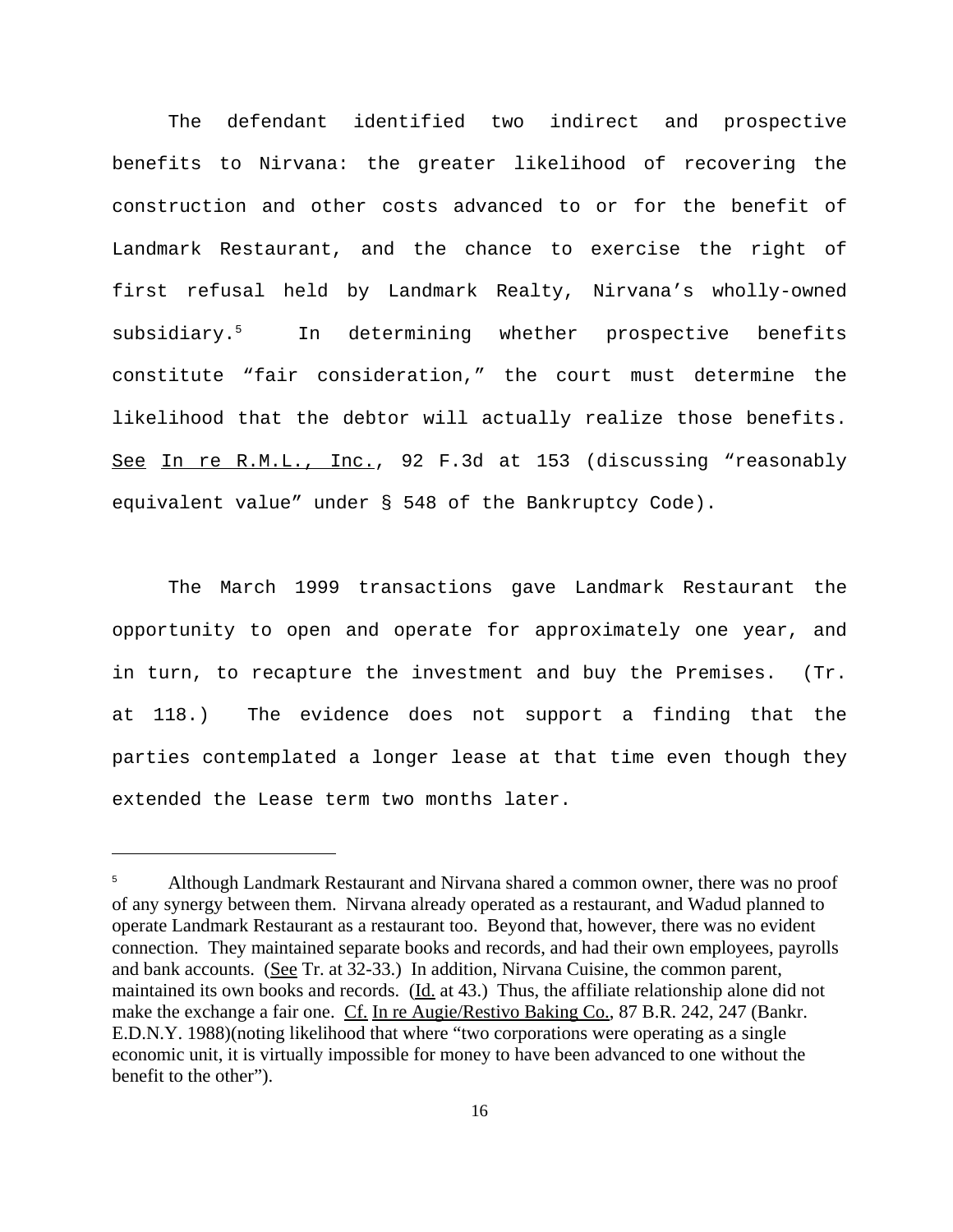There was little if any likelihood that Landmark Restaurant would make use of the chance given by the one year lease. As noted, the restaurant was not even open for business. Furthermore, in the three years preceding the Guaranty, Nirvana's highest reported net income was only \$100,008 for the year ended April 30, 1999. (DX 48, at no. 001149.) Nirvana was an established restaurant operating on Central Park South. It is unlikely that Landmark Restaurant, a new restaurant yet to open, would match Nirvana's performance during the partial year of operations afforded by the Second Amendment.

In short, Landmark Restaurant's debt to Nirvana represented a "sunk cost," and Nirvana did not receive a benefit by throwing good money after bad. The chance that Landmark Restaurant would eventually open, make enough to pay its own expenses, including those guaranteed by Nirvana, and also earn enough to repay at least some of Nirvana's debt to the defendant, was highly speculative.

Furthermore, the indirect benefit granted by the right of first refusal was also illusory. Its value depended on the defendant finding another buyer for the Premises at a price that made the exercise of the right of first refusal economically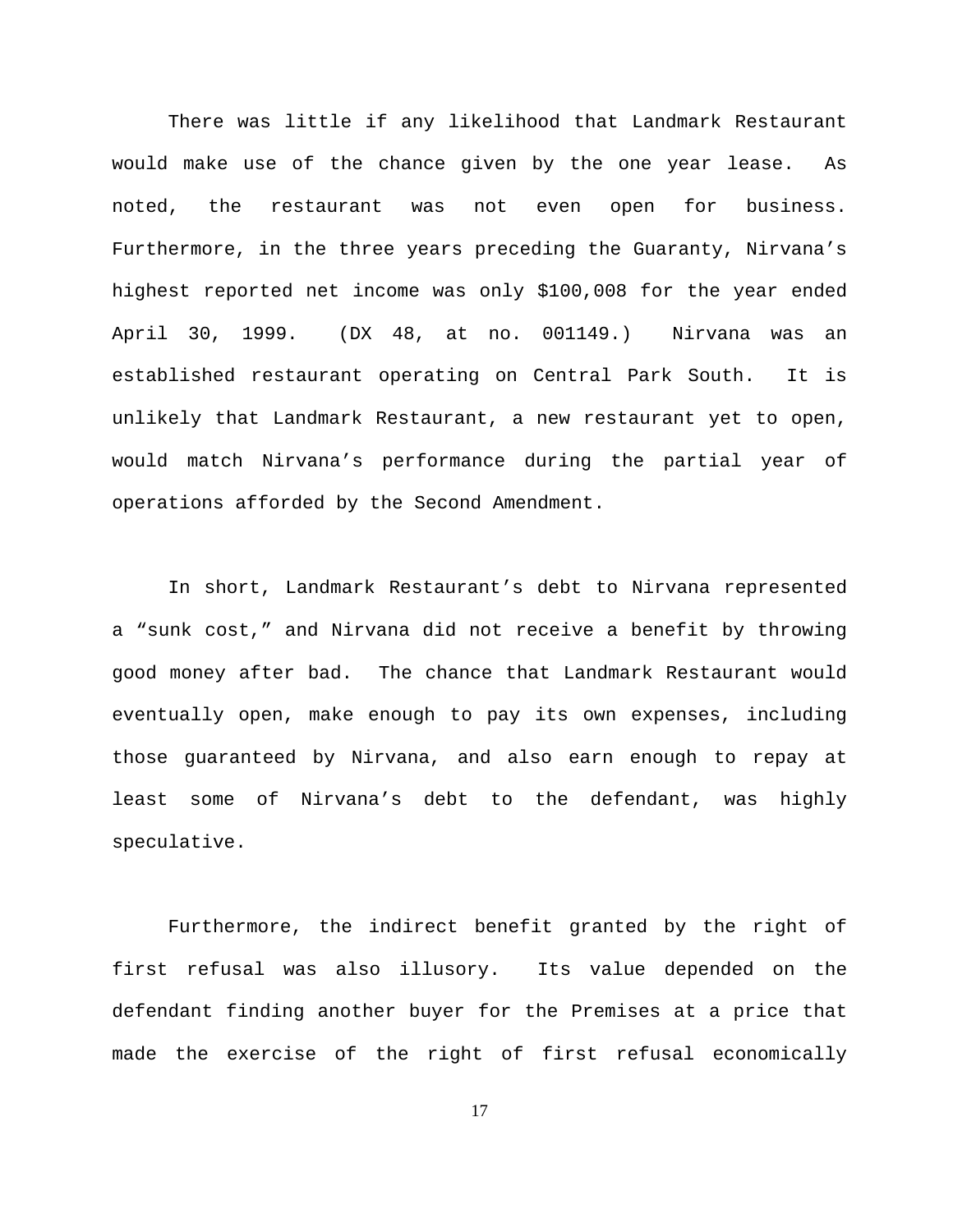desirable. The right expired in 11 months (in fact, the parties terminated it and transferred the right of first refusal to Landmark Restaurant less than two months later.) There is no evidence that the defendant was marketing the Premises, or even contemplated marketing the Premises, at the time that the Guaranty was signed. Accordingly, I find that as of March 26, 1999, the chance of exercising the right of first refusal was virtually nil, and without value.

The defendant's principal "fair consideration" case, Butler Aviation Int'l, Inc. v. Whyte (In re Fairchild Aircraft Corp.), 6 F.3d 1119 (5<sup>th</sup> Cir. 1993), is distinguishable. There, the debtor, Fairchild, manufactured aircraft. Air Kentucky was one of its customers, and was also important to Fairchild's business based upon Air Kentucky's code-sharing relationship with USAir. Id. at 1123. Consequently, Fairchild took several steps to help Air Kentucky weather its financial problems, including selling aircraft to Air Kentucky on favorable terms, providing used aircraft at no cost and lending money. Id.

When USAir terminated the code-sharing relationship, and fuel suppliers refused to deliver any more fuel on credit, Air Kentucky faced certain demise with serious consequences for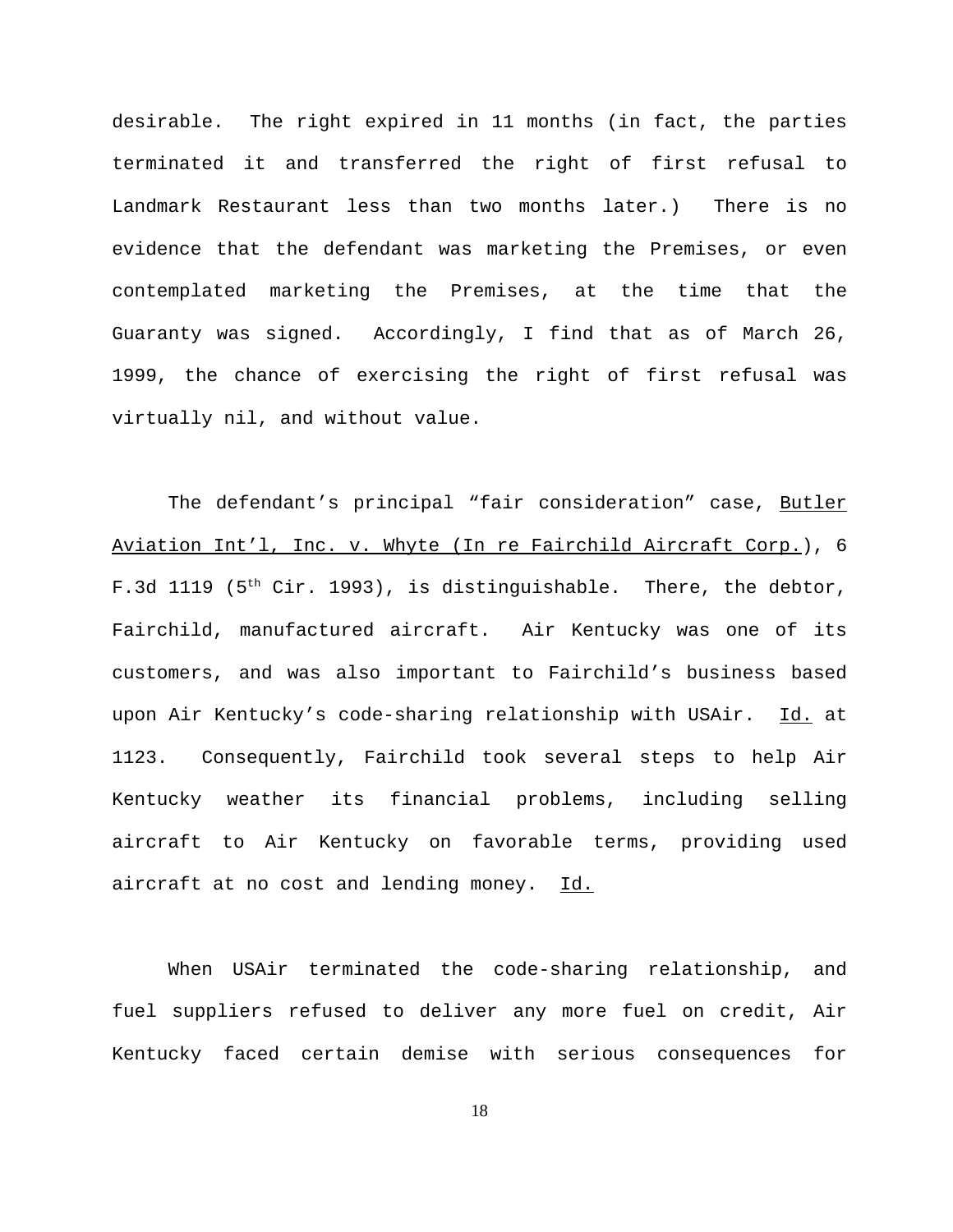Fairchild. Id. at 1123-24. To keep Air Kentucky operating and marketable, the debtor paid for the fuel supplied to Air Kentucky by Butler Aviation. Id. at 1124.

The fiscal agent appointed to pursue Fairchild's avoidance actions subsequently commenced a fraudulent transfer action against Butler Aviation to recover the fuel payments. The issue presented was whether "keeping Air Kentucky operating during this period was worth \$16,000-\$20,000 a week, or its 'reasonable equivalent,' to Fairchild." Id. at 1126. The court identified several benefits. Fairchild avoided taking back three airplanes, which would have disrupted its future sales. In addition, Air Kentucky's sudden cessation would have seriously damaged Fairchild's relationship with USAir, a potential major customer. Id. Fairchild's support also kept Air Kentucky marketable. This enhanced the prospect of recouping some of the millions invested in Air Kentucky and also increased the chance of selling more aircraft to a new customer. Id. In the end, Fairchild took a risk that yielded a potentially high reward and generated cognizable value. Id.

Fairchild does not stand for the proposition that a creditor gets "fair value" simply by throwing more money at one of its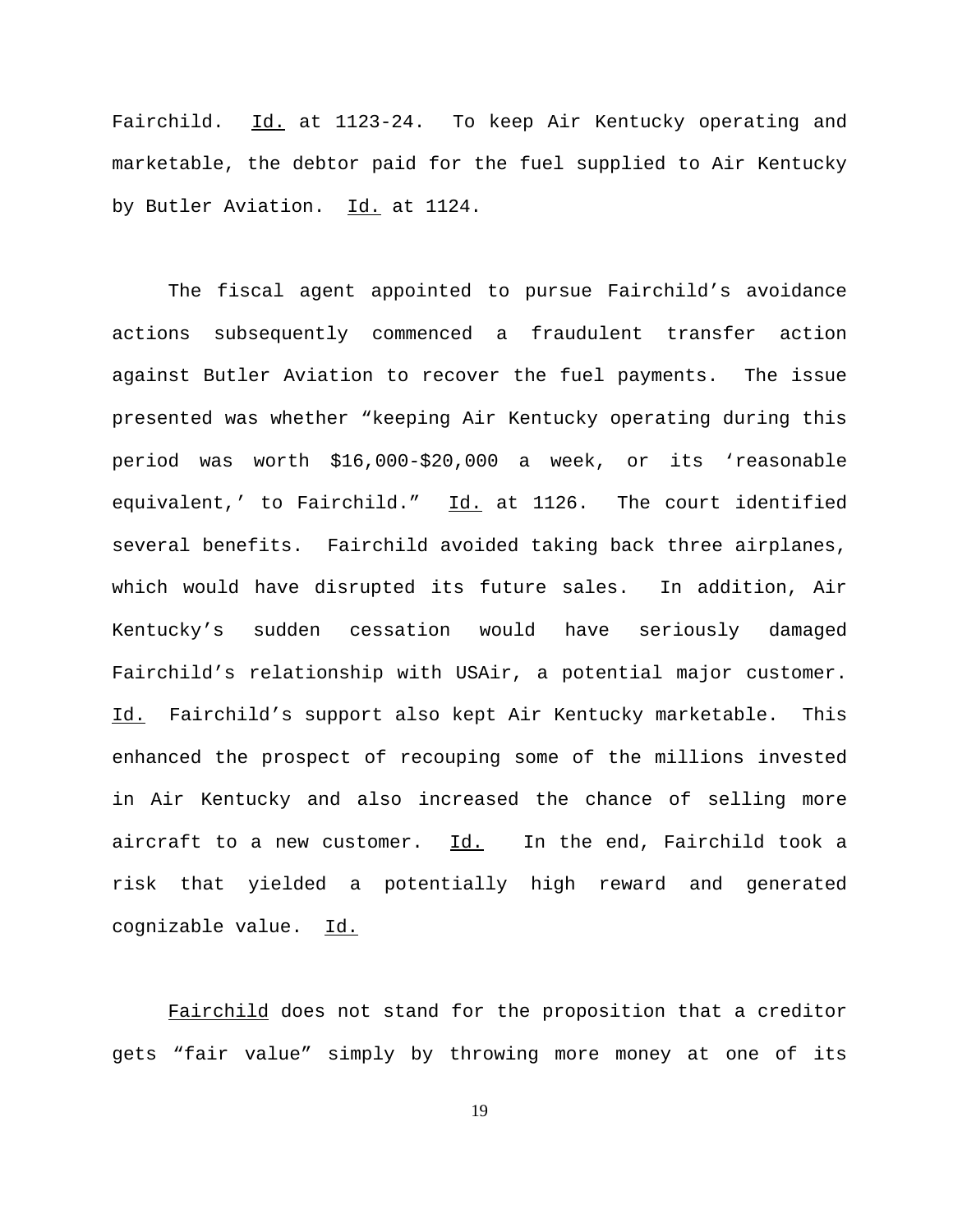debtors in the hope of keeping it in business long enough to repay part of the debt. In contrast to the relationship between Fairchild and Air Kentucky, Nirvana and Landmark Restaurant did not enjoy any synergy, and Nirvana did not derive any benefit from Landmark Restaurant's existence. In fact, the relationship was one-sided – Nirvana had to cover Landmark Restaurant's substantial expenses. The Guaranty did not involve a risk that yielded a potentially high reward to Nirvana since, as noted, the chance of recovering its investment was slim to non-existent.

In conclusion, Nirvana incurred substantial contingent obligations when it signed the Guaranty. The indirect benefits that it received – the possible repayment of its substantial loans or the exercise of the right of first refusal during the next eleven months – did not provide "fair consideration" to Nirvana.

# **C. Insolvency**

In addition to the absence of "fair consideration," the NYDCL requires the plaintiff to demonstrate one of the adverse financial conditions listed in the relevant statutes. The most commonly litigated financial condition is "insolvency." NYDCL § 273 provides: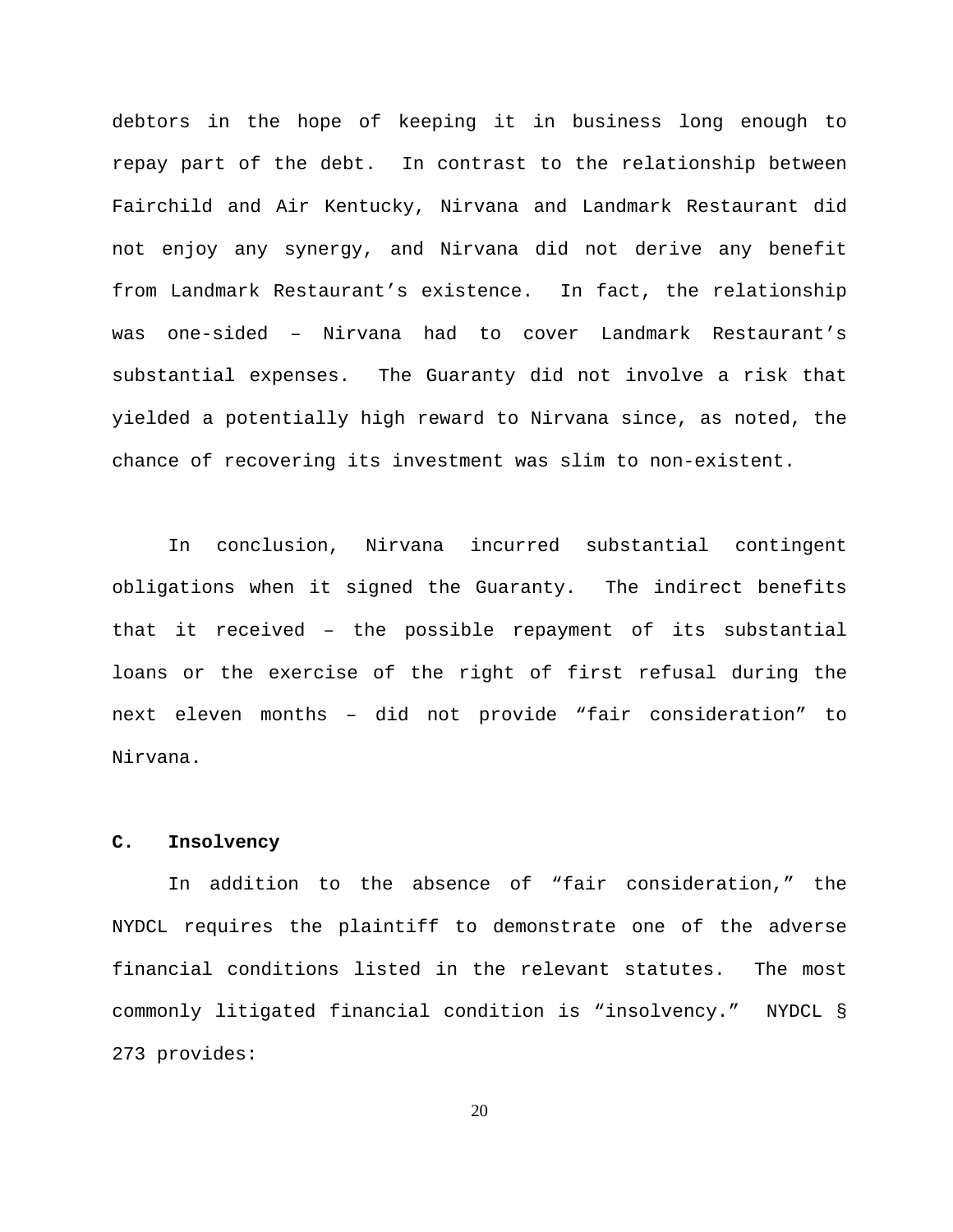Every conveyance made and every obligation incurred by a person who is or will be thereby rendered insolvent is fraudulent as to creditors without regard to his actual intent if the conveyance is made or the obligation is incurred without a fair consideration.

If the plaintiff shows the absence of "fair consideration," the burden of going forward with proof of insolvency shifts to the defendant. Feist v. Druckerman, 70 F.2d 333, 334-35 (2d Cir. 1934); Manshul, 2000 WL 1228866, at \* 53 United States v. Hansel, 999 F. Supp. 694, 699 (N.D.N.Y. 1998); MFS/Sun, 910 F. Supp. at 938; <u>ACLI</u>, 653 F. Supp. at 1393; <u>Corbin v. Franklin Nat'l Bank</u> (In re Franklin Nat'l Bank Sec. Litig.), 2 B.R. 687, 710 (E.D.N.Y. 1979), aff'd, 633 F.2d 203 (2d Cir. 1980)(Table mem.); Hassett v. Far West Fed. Savs. & Loan Ass'n (In re O.P.M. Leasing Servs., Inc.), 40 B.R. 380, 393 (Bankr. S.D.N.Y.), aff'd, 44 B.R. 1023 (S.D.N.Y. 1984), aff'd, 769 F.2d 911 (2d Cir. 1985). The party defending the conveyance need only come forward with some evidence of solvency to rebut the presumption, as the burden of persuasion and the risk of non-persuasion remain with the party challenging the conveyance. Manshul, 2000 WL 1228866, at \* 53; MFS/Sun, 910 F. Supp. at 938.

Because the plaintiff demonstrated the absence of "fair consideration," the burden shifted to the defendant to go forward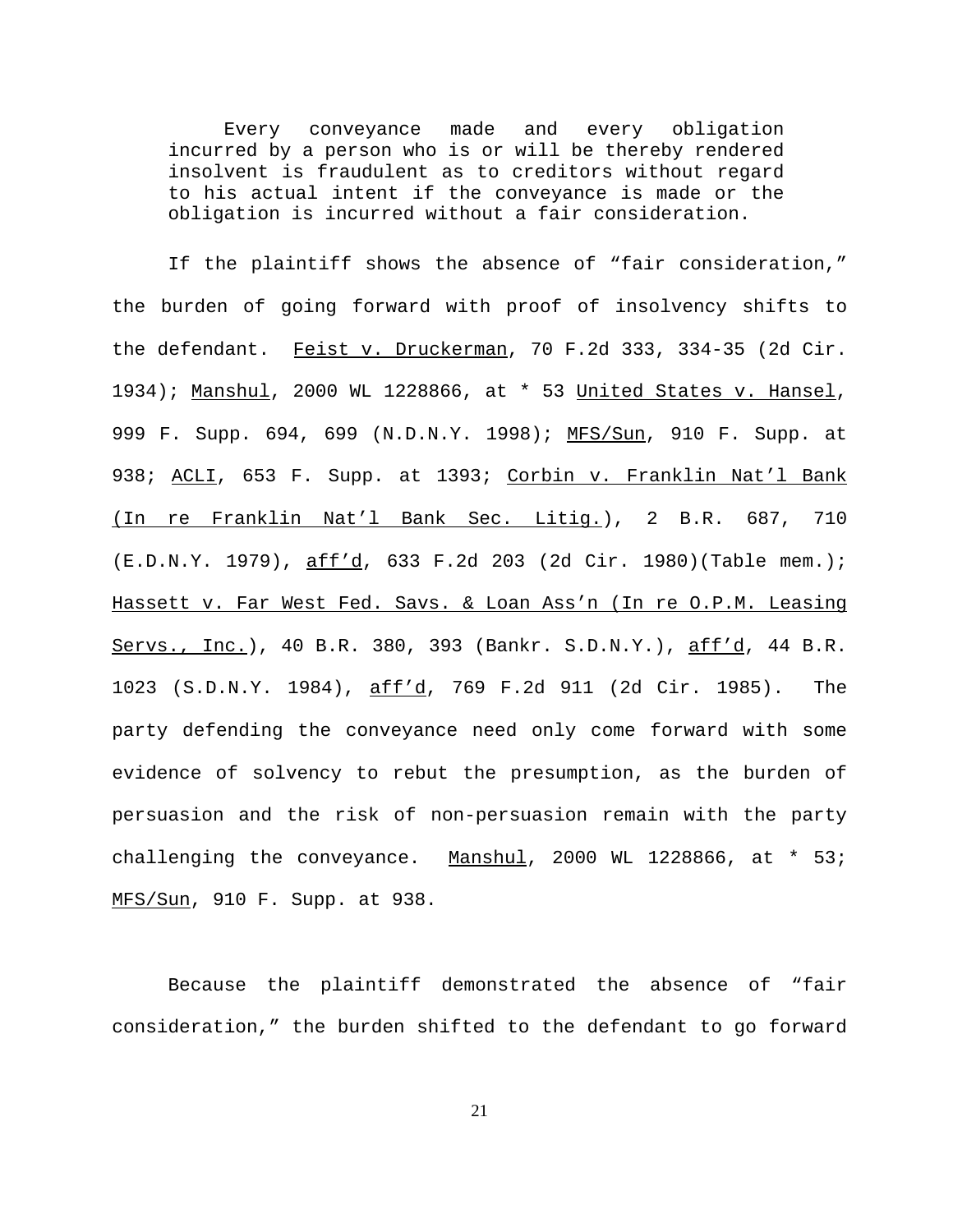with evidence of solvency as of the time of the Guaranty. Under NYDCL § 271(1):

A person is insolvent when the present fair salable value of his assets is less than the amount that will be required to pay his probable liability on his existing debts as they become absolute and matured.

Section 271, like its Bankruptcy Code analogue, 11 U.S.C. § 101(32), uses a balance sheet test.<sup>6</sup> Hirsch v. Gersten (In re Centennial Textiles, Inc.), 220 B.R. 165, 173 (Bankr. S.D.N.Y. 1998)(citing United States v. 58<sup>th</sup> Street Plaza Theatre, Inc., 287 F. Supp. 475 (S.D.N.Y. 1968); see Morgan Guaranty Trust Co. v. Hellenic Lines, Ltd., 621 F. Supp. 198, 220 (S.D.N.Y. 1985)(neither cash flow nor the ability to pay current obligations is a factor in determining insolvency). For the purpose of insolvency, "fair salable value," like its Bankruptcy Code counterpart "fair valuation," is determined, in the going concern context, "by the fair market value of the debtor's assets that could be obtained if sold in a prudent manner within a reasonable period of time to pay the debtor's debts." Lawson v. Ford Motor Co. (In re Roblin Indus., Inc.), 78 F.3d 30, 35 (2d

<sup>&</sup>lt;sup>6</sup> Under § 101(32), "insolvent" refers to a

financial condition such that the sum of such entity's debts is greater than all of such entity's property, at a fair valuation.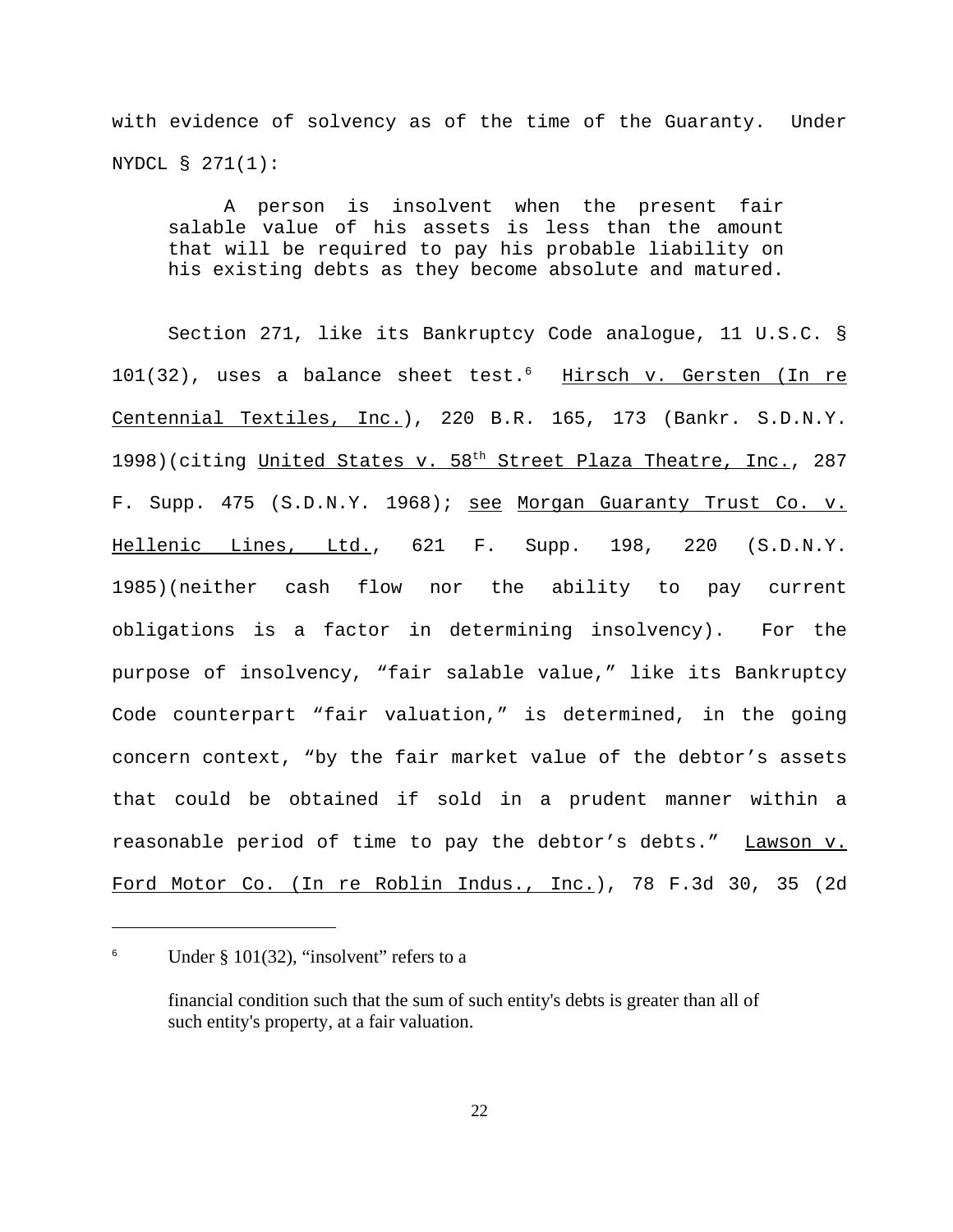Cir. 1996)(discussing insolvency under the Bankruptcy Code); see Rubin, 661 F.2d at 995 (discussing "present fair saleable value" under the Bankruptcy Act of 1898); Syracuse Engineering Co., Inc. v. Haight, 110 F.2d 468, 471 (2d Cir. 1940)(discussing "bankruptcy insolvency" under the bankruptcy act of 1898).

The starting point is the balance sheet. Although book value does not ordinarily reflect an accurate market value, book value nevertheless provides some evidence of the debtor's solvency. Roblin, 78 F.3d at 35; Greene v. Ellis, 335 F. Supp. 981, 982 (S.D.N.Y. 1971), aff'd, 456 F.2d 1335 (2d Cir. 1972)(Table mem.) The aim is to reconstitute the balance sheet to reflect the market value of the assets and liabilities more accurately. See Franklin Nat'l Bank, 2 B.R. at 701 (the starting point for determining the value of stock is the book value). The court should disregard assets that cannot be sold, Moody v. Sec. Pac. Bus. Credit, Inc., 971 F.2d 1056, 1067 (3d Cir. 1992); Franklin Nat'l Bank, 2 B.R. at 711, and ignore booked entries that lack documentary support. United States Trust Co. of New York v. Gill & Duffus, Inc., 592 N.Y.S.2d 327, 327 (N.Y. App. Div. 1993); 30 N.Y. JUR.2D, CREDITORS' RIGHTS AND REMEDIES § 304, at 403 (1997)("Only the salable assets enter into the equation in determining insolvency under the statute.")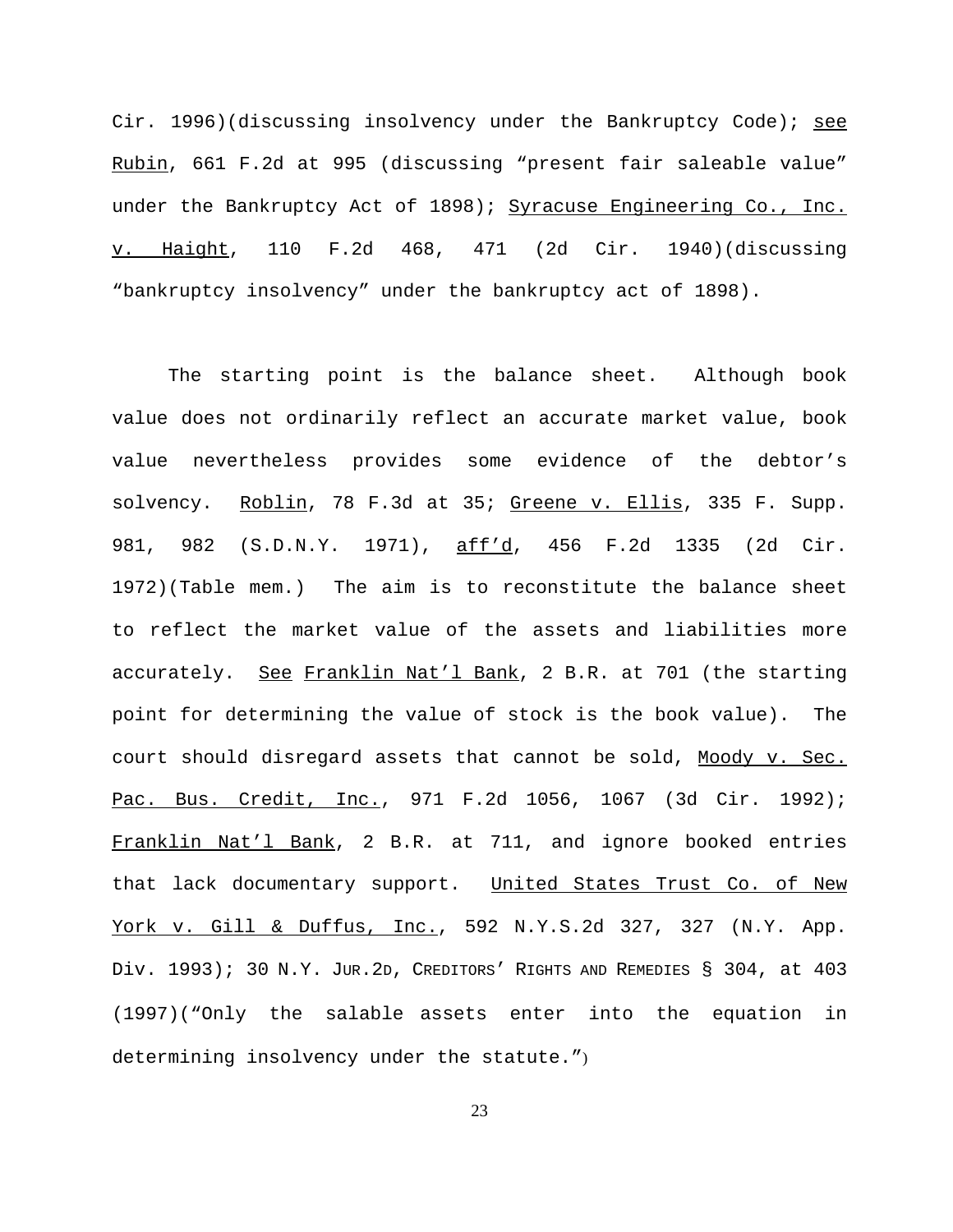The defendant called an expert witness, Alex Linden, who testified, in substance, that Nirvana's books and records accurately reflected the value of its assets as of the date that the Guaranty was signed. Nirvana's balance sheet for the fiscal year ending April 30, 1999, indicated total assets of \$657,986, total liabilities of \$358,861, and shareholders' equity of \$299,125. The Guaranty was signed only one month earlier, and the balance sheet was the most probative evidence of Nirvana's solvency on March 26, 1999.

In fact, the only disagreement between Linden and the plaintiff's expert, Russell Kranzler, concerned the timing of the adjustments both agreed had to be made to the value of three significant assets. (Tr. at 152.) The book values of the three assets, and the values attributed to them as of April 30, 1999 by the parties' experts, are shown in the following chart:

| Asset                | Book Value | Plaintiff | Defendant  |
|----------------------|------------|-----------|------------|
| Other<br>Investments | 35,451.00  | 0.00      | 35,451.00  |
| Contract<br>Deposits | 390,000.00 | 0.00      | 390,000.00 |
| Intangible<br>Assets | 8,511.00   | 0.00      | 8,511.00   |
|                      | 433,962.00 | 0.00      | 433,962.00 |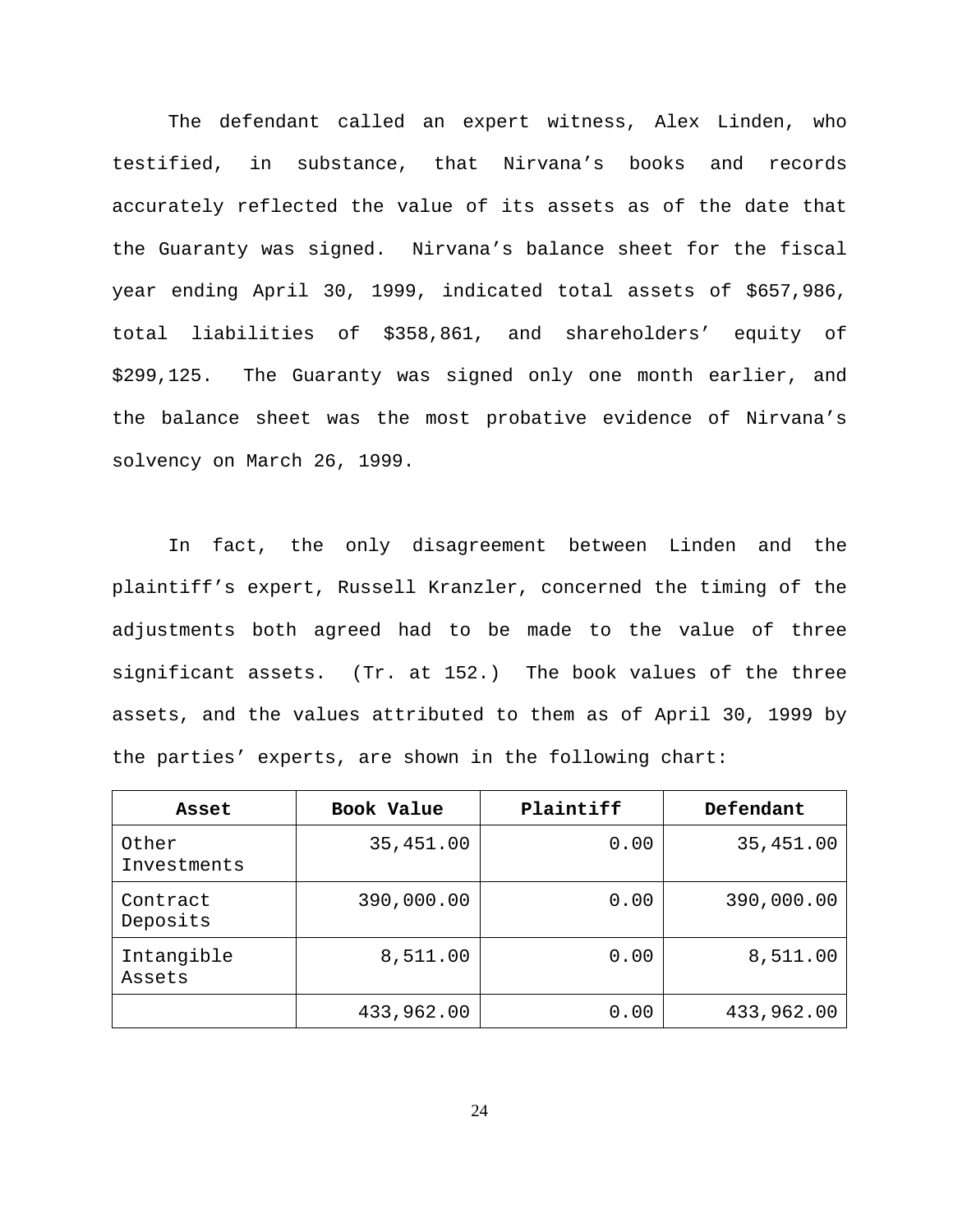Linden maintained that the assets should have been adjusted at some time after the Guaranty was signed, while Kranzler opined that the assets were worthless at the time of the Guaranty. We need not tarry long over the disagreement involving the "Other Investments" and "Intangible Assets." They aggregated \$43,962. Even if they were adjusted to zero as of April 30, 1999 (and hence, March 26, 1999) for solvency purposes, they would not affect Nirvana's solvency.

Instead, the determination of solvency or insolvency hinges on the "fair salable value" of the "Contract Deposits" at the time of the Guaranty. The "Contract Deposits" related to the contract to purchase the condominium unit (the "Unit") from which Nirvana conducted business at 30 Central Park South. On or about July 18, 1995, 30 Central Park South Realty Company ("CPS"), as seller, and Rooftop Restaurant, Inc. ("Rooftop"), as purchaser, had entered into a Purchase Agreement (the "1995 Contract") for the sale and purchase of the Unit. (Kranzler Report, at  $1.77$  On August 30, 1996, Rooftop assigned the 1995 Contract to Nirvana. (Id. at 1-2.)

Kranzler's expert report was received in evidence as Plaintiff's Exhibit ("PX") AA.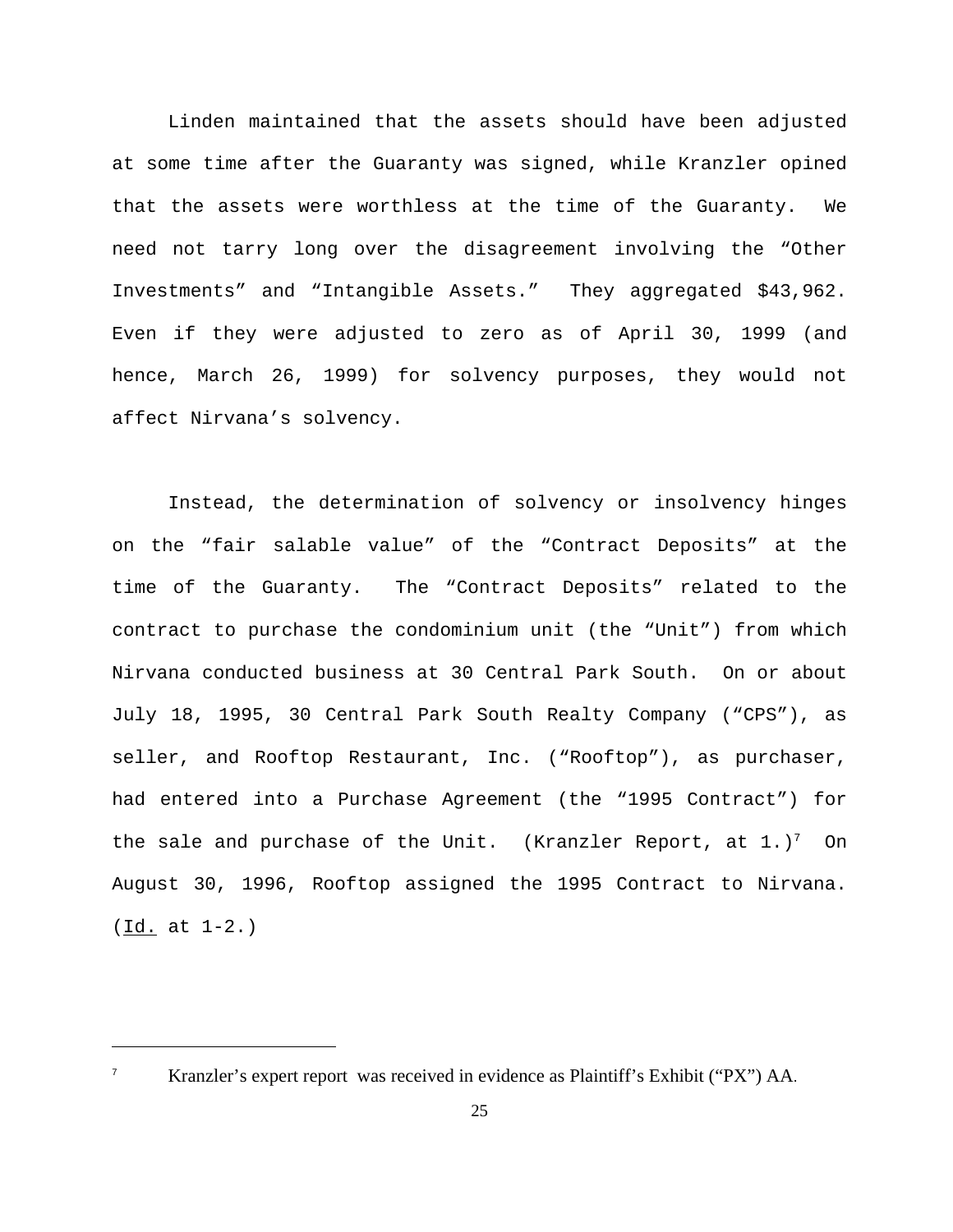Each month, Nirvana paid \$10,000.00 toward the purchase price of the Unit. (DX 49, at Bates no. 000543.) The "Contract Deposits" reflected these payments. (Tr. at 187.) Kranzler opined that the "Contract Deposits" "didn't exist," and had "no value to Nirvana," (id. at 77-78), because they were reported on Nirvana's tax returns as a "loan and exchange" and there was no note to support them. (Id. at 78.)

There is no reason why there should be. Regardless of how it was reported – Kranzler testified that GAAP was immaterial to the question of solvency,  $(i_d, at 78)$  - the asset reflected the deposit for the purchase of the Unit. It was the same as a down payment on a house. There is no market for down payments, and a home buyer does not generally receive a note in the amount of the down payment that he can then sell or discount. Rather, the buyer receives dollar for dollar credit against the purchase price provided that the transaction closes.

The same holds true for the "Contract Deposits." Nirvana owned the 1995 Contract at the time it executed the Guaranty. No evidence was offered to suggest that it did not intend to close the transaction, and it would have received a dollar for dollar credit against the purchase price at that time. It is true that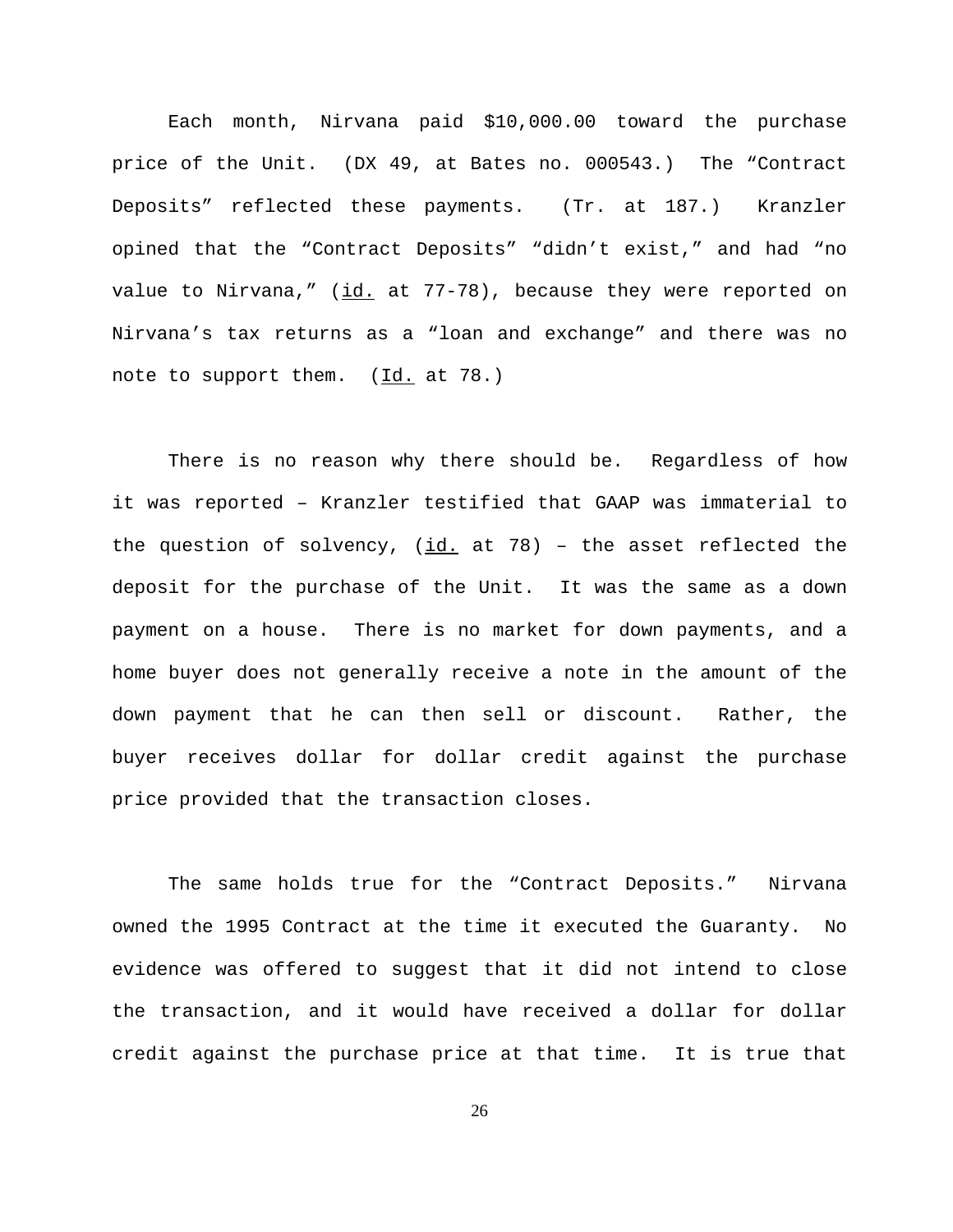Nirvana assigned the 1995 Contract for no consideration to its parent, Nirvana Cuisine, on October 1, 1999. (Kranzler Report, at 2.) The post-Guaranty assignment may have been a fraudulent conveyance, but did not transform the down payment into a valueless "asset" nunc pro tunc to the date of the Guaranty. $8$ Consequently, the value of Nirvana's assets should be reduced for solvency purposes as of April 30, 1999, by the amount of \$43,962, and a corresponding reduction in the value of the equity from \$299,125 to \$255,163 should be made, leading to a finding that Nirvana was solvent at the time it signed the Guaranty.

Lastly, the plaintiff argued in his post-trial submission that the liabilities should be increased by \$170,205.60, the fixed rent due under the Second Amendment. Neither expert testified that this adjustment should be made, but in any event, the dispute is immaterial, at least for solvency purposes. If this amount is added to Nirvana's liabilities, and the equity is reduced in a corresponding amount, Nirvana would still have had

After his appointment, the trustee commenced an adversary proceeding to avoid the transfer of the 1995 Contract and recover the amounts that Nirvana had paid toward the purchase price. (See Silverman v. Nirvana Cuisine, Inc. Adv. Proc. # 03-9637)(ECF Doc. # 1.) The trustee obtained a default judgment avoiding the transfer of the 1995 Contract and declaring that the latter was property of the Nirvana estate.  $(\underline{Id}, \underline{ECF}$  Doc. # 21.) Since trustees do not ordinarily pursue the recovery of worthless property, see Bear, Stearns Secs. Corp. v. Gredd, 275 B.R. 190, 195 (S.D.N.Y. 2002) ("[C]reditors must actually be harmed in order to avoid a fraudulent transfer under [11 U.S.C. § 548]."), his actions imply that the 1995 Contract and the Contract Deposits had value.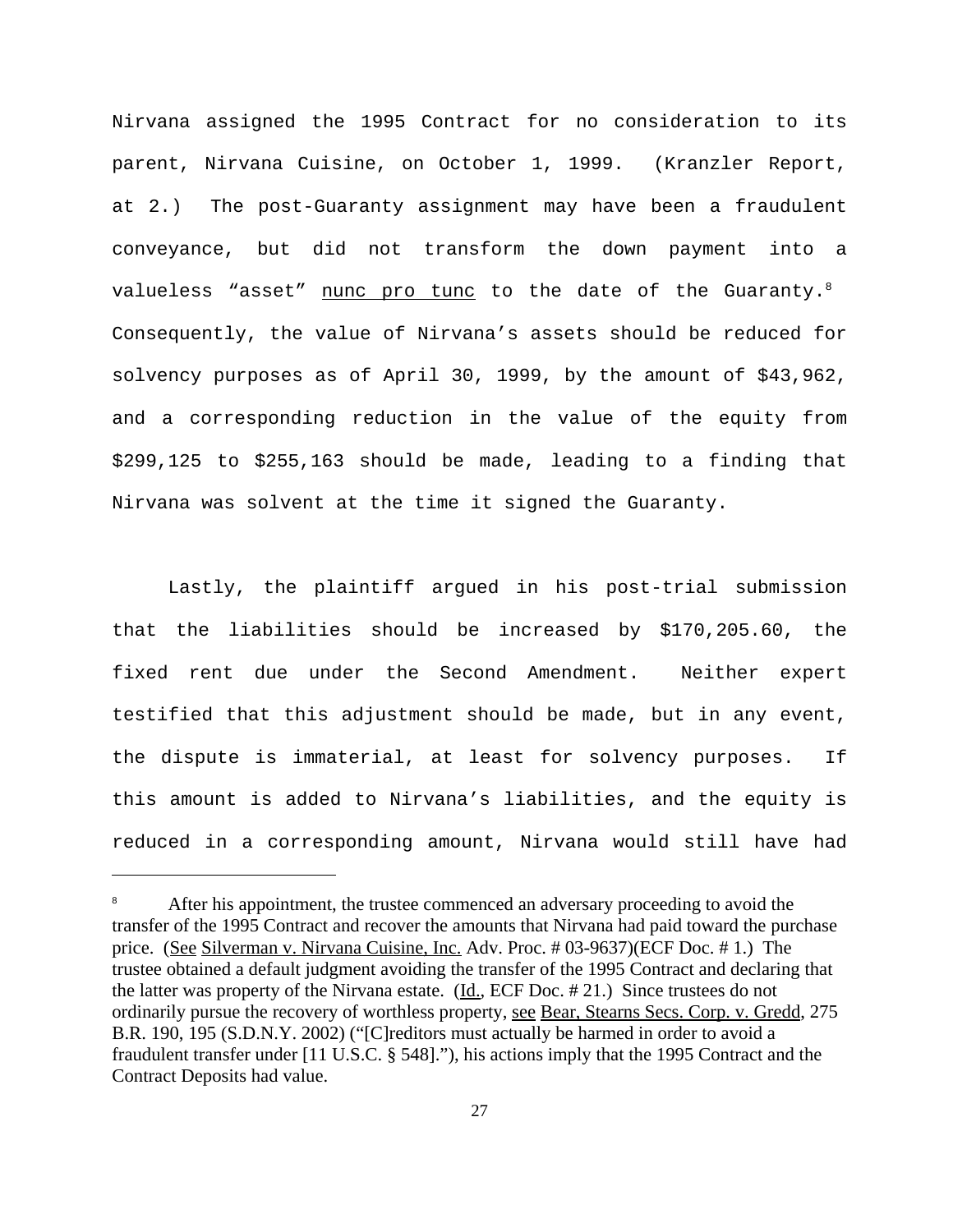positive net worth and would have been solvent at the time of the Guaranty.

Accordingly, I conclude that the plaintiff failed to prove that he is entitled to avoid the Guaranty under NYDCL § 273.

# **D. Unreasonably Small Capital**

NYDCL § 274 states:

Every conveyance made without fair consideration when the person making it is engaged or is about to engage in a business or transaction for which the property remaining in his hands after the conveyance is an unreasonably small capital, is fraudulent as to creditors and as to other persons who become creditors during the continuance of such business or transaction without regard to his actual intent.

Section 274 is derived verbatim from § 5 of the Uniform Fraudulent Conveyance Act (the "UFCA"). See 7A, PT. II, UNIFORM LAWS ANNOTATED, BUSINESS AND FINANCIAL LAWS 105 (1999)("ULA"). It differs in one important respect from the other constructive fraudulent conveyance provisions; NYDCL § 274 does not invalidate fraudulent obligations.9 The Guaranty was an "obligation" rather than a "conveyance," cf. Covey v. Commercial Nat'l Bank, 960 F.2d

The Court has not been able to locate an explanation for this distinction. The corresponding provisions of the Bankruptcy Code,  $\S$  548 (a) (1) (B)(i)-(ii)(II), and the Uniform Fraudulent Transfer Act ("UFTA"), § 4 (a) (2)(i), invalidate transfers and obligations that leave a debtor engaged or about to engage in business with "unreasonably small capital" or "remaining assets," respectively.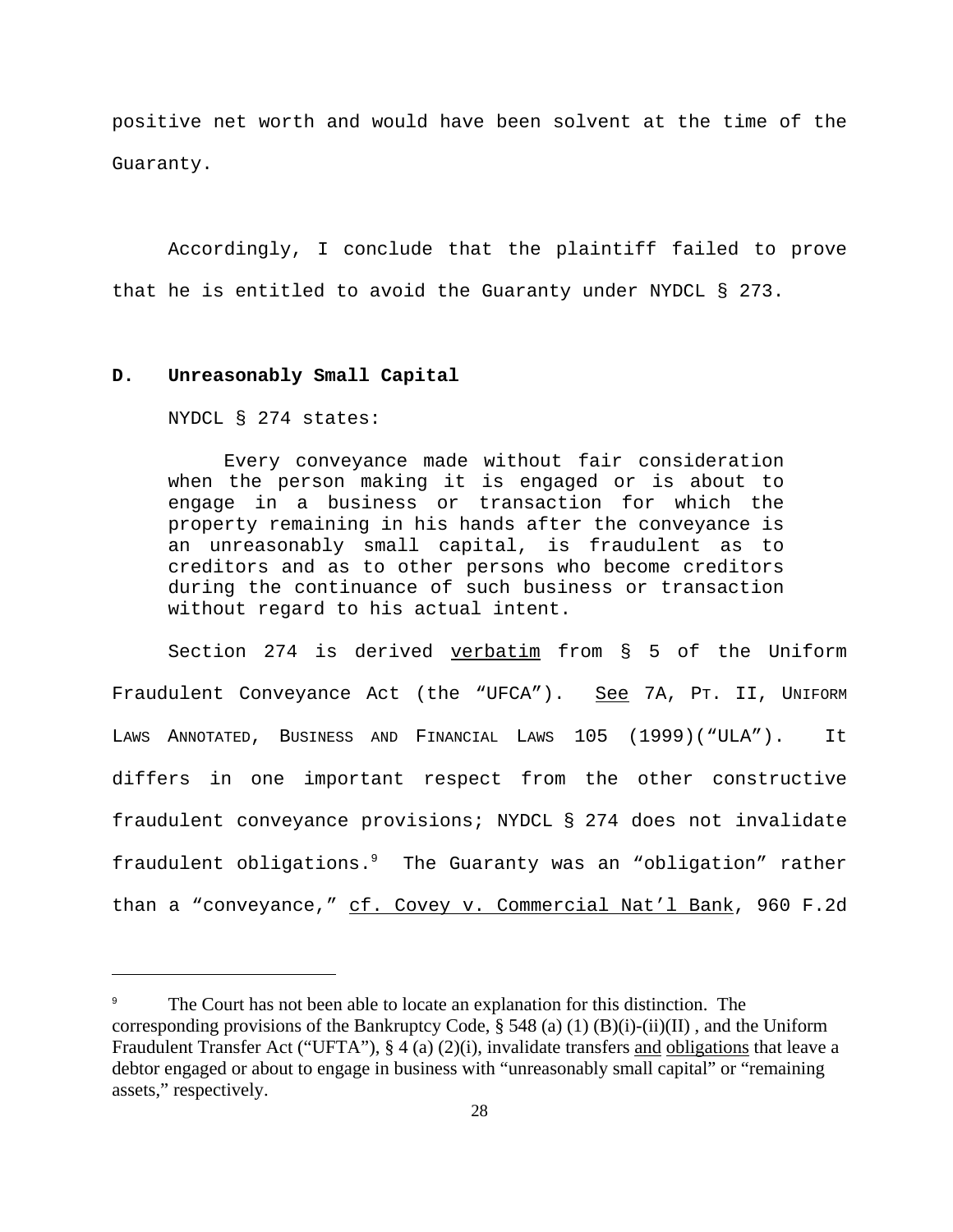657, 661 ( $7<sup>th</sup>$  Cir. 1992)("Although a note or quarantee is not a "transfer" for purposes of 11 U.S.C. § 101(54), . . . both note and guarantee are obligations."); In re Asia Global Crossing, Ltd., 333 B.R. 199, 204 (Bankr. S.D.N.Y. 2005)(guarantee is "obligation" rather than "transfer" within the meaning of 11 U.S.C. 101(54)), and consequently, the plaintiff cannot rely on NYDCL § 274 to avoid the Guaranty.<sup>10</sup>

# **E. Intent to Incur Debts**

New York DCL § 275 provides:

Every conveyance made and every obligation incurred without fair consideration when the person making the conveyance or entering into the obligation intends or believes that he will incur debts beyond his ability to pay as they mature, is fraudulent as to both present and future creditors.

It has been observed that § 275, like NYDCL §§ 273 and 274, involves constructive fraud, and may invalidate a conveyance "without regard to any actual intent to defraud on the part of the grantor or transferor." 30 N.Y. JUR. 2D, CREDITORS' RIGHTS AND REMEDIES, § 338, at 445 (1997); see Sullivan v. Messer (In re  $Corcoran)$ , 246 B.R. 152, 159 (E.D.N.Y. 2000)("[t]he intent of the parties to the transaction is irrelevant"); MFS/Sun, 910 F. Supp. at 936. While true, it only tells part of the story. Section

In fact, the plaintiff did not rely on this section in his Amended Complaint to avoid the Guaranty. He did, however, invoke it in the Joint Pre-Trial Order.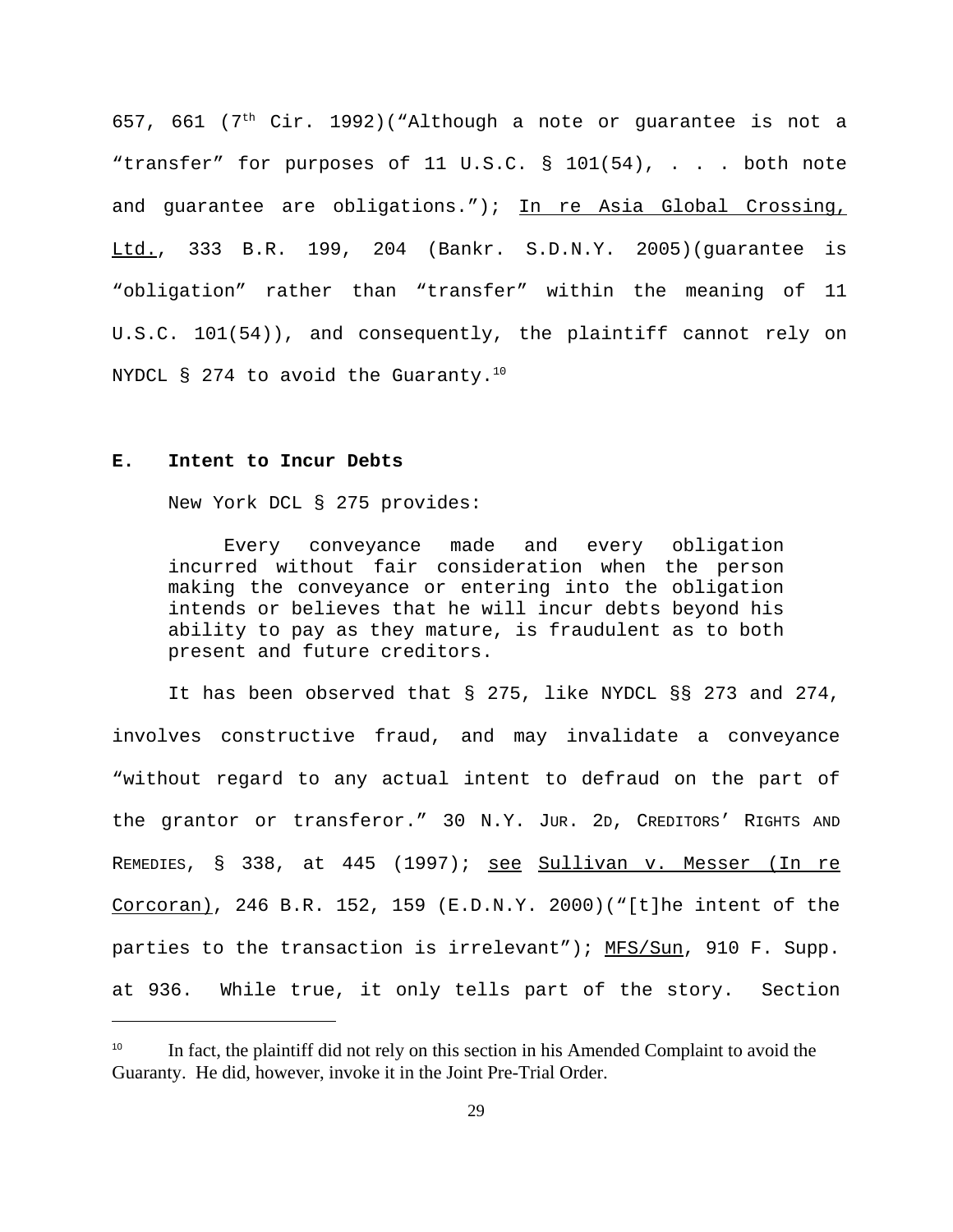275 requires proof of the debtor's subjective intent or belief that it will incur debts beyond its ability to pay as they mature. See MFS/Sun Life, 910 F. Supp. at 943 (noting support for the view that § 275 requires proof of subjective intent);  $58<sup>th</sup>$  Street Plaza Theatre, Inc., 287 F. Supp. at 498 (finding that corporate taxpayer fraudulently transferred property under NYDCL § 275 when insider knew that the corporation would be unable to pay the federal tax claims if they were upheld); In re Best Prods. Co., 168 B.R. 35, 52 n. 28 (Bankr. S.D.N.Y. 1994)(NYDCL § 275 requires proof of the transferor's subjective belief that it will incur debts beyond its ability to pay); aff'd 68 F.3d 26 (2d Cir. 1995); Julien J. Studley, Inc. v. Lefrak, 412 N.Y.S.2d 901, 907 (N.Y. App. Div.)(reversing lower court judgment dismissing complaint where, inter alia, the transfers "were made when the corporations knew that debts would be incurred beyond their ability to pay as the debts matured (see Debtor and Creditor Law, § 275)"), aff'd, 401 N.E.2d 187 (N.Y. 1979); see generally PETER A. ALCES, LAW OF FRAUDULENT TRANSACTIONS § 5:47 (updated Nov. 2005), available at Westlaw, FRAUDTRAN § 5:47(under UFCA § 6, "[t]he complaining creditor must show that the grantor